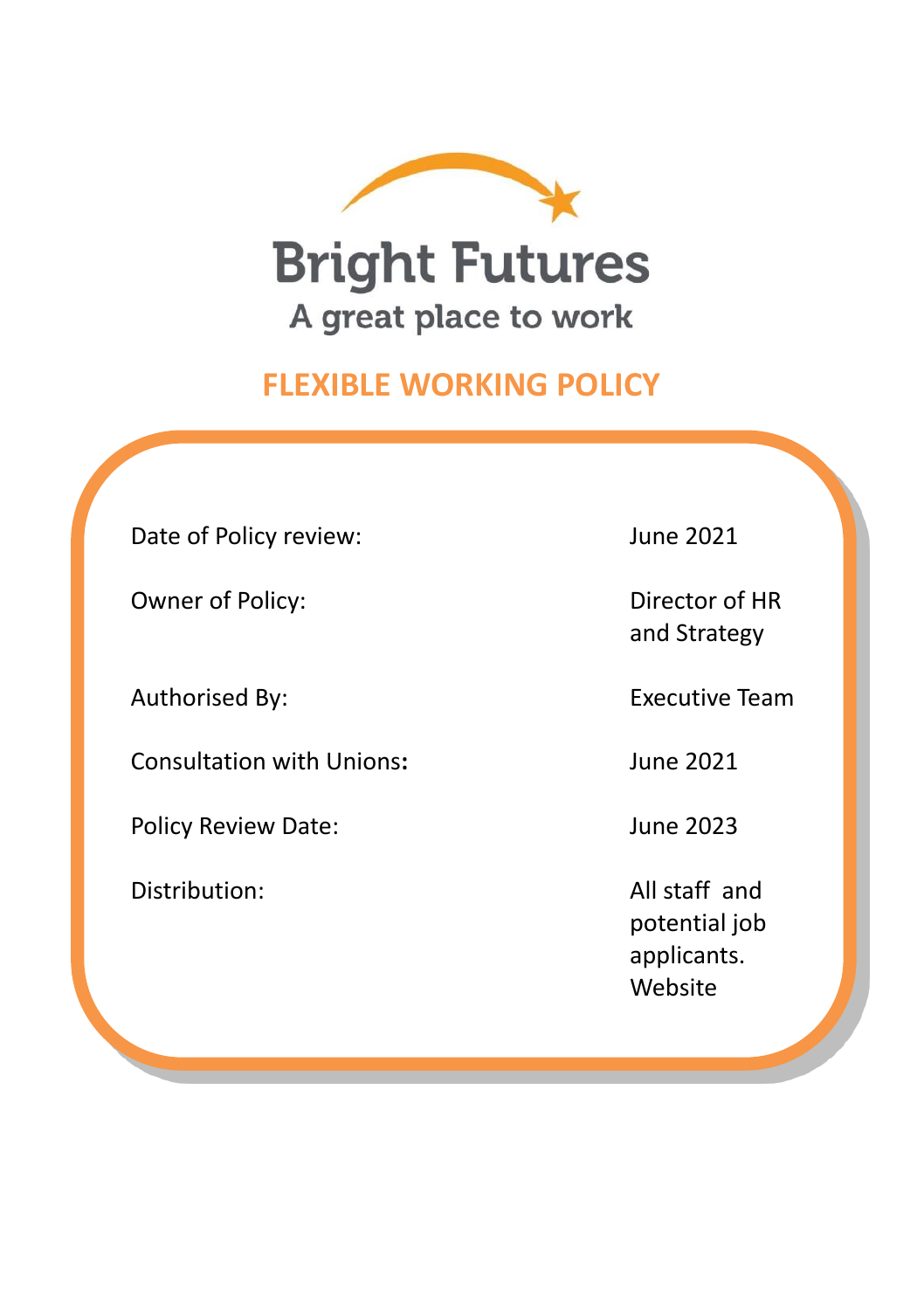

# **FLEXIBLE WORKING POLICY**

|                                                   | Page number at<br>start of the<br>section |
|---------------------------------------------------|-------------------------------------------|
| Introduction incl. what and who is the policy for | 3                                         |
| <b>SECTION A - WORKING ARRANGEMENTS THAT</b>      |                                           |
| <b>CAN BE REQUESTED</b>                           |                                           |
| Career Breaks/Sabbaticals                         | 5                                         |
| Hybrid-working                                    | 8                                         |
| <b>Job Share</b>                                  | 14                                        |
| Leave for personal reasons                        | 16                                        |
| On-line meetings/events                           | 17                                        |
| Part-time working                                 | 17                                        |
| <b>Phased retirement</b>                          | 20                                        |
| Reduced or staggered hours                        | 21                                        |
| Term-time working                                 | 22                                        |
| Returning from family leave                       | 23                                        |
|                                                   |                                           |
| <b>SECTION B - POLICY STANDARDS</b>               | 24                                        |
|                                                   |                                           |
| <b>SECTION C - HOW TO APPLY</b>                   | 26                                        |

### **CONTENTS**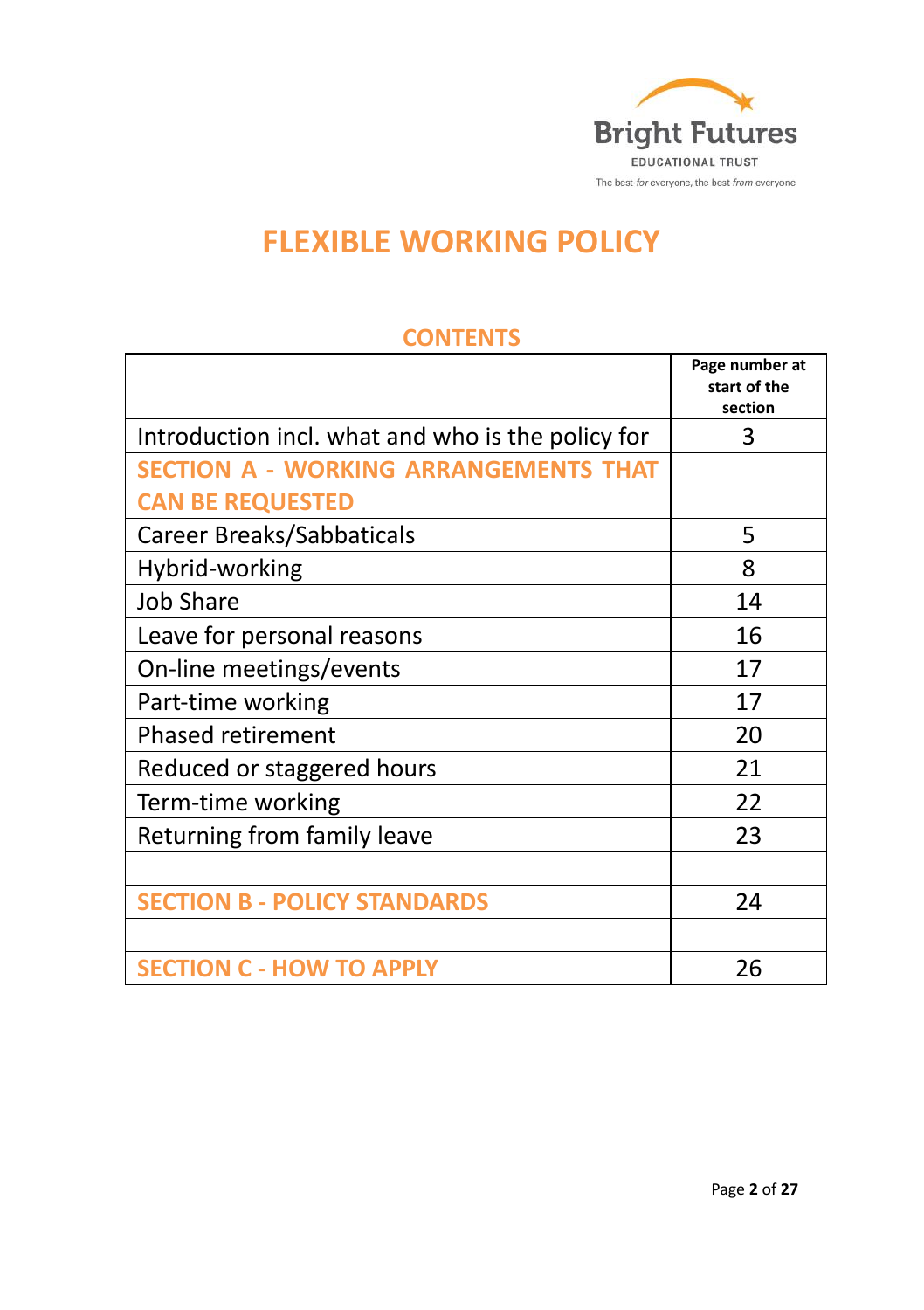

Bright Futures Educational Trust is an organisation committed to our vision: **'The best** *for* **everyone, the best** *from* **everyone**'. Everything that we do is underpinned by our values of community, integrity and passion.



One of our strategic aims is that **our staff advocate Bright Futures as an excellent and equal opportunities employer.** In addition, 'Equality, diversity and inclusion' is one of our organisation's eight commitments and is a strong thread that weaves through all our employment practices.

We encourage everyone to ask if there is a working arrangement that would enable them to achieve a better life and work balance. The option to ask is available to all staff, during the recruitment process or once employed by us.

### **What is the Policy for?**

The flexible working policy details the working arrangements that are available to request, along with some real Bright Futures case studies and quotes from staff undertaking these arrangements now. This policy also explains how existing and prospective staff can make a request for a new working arrangement.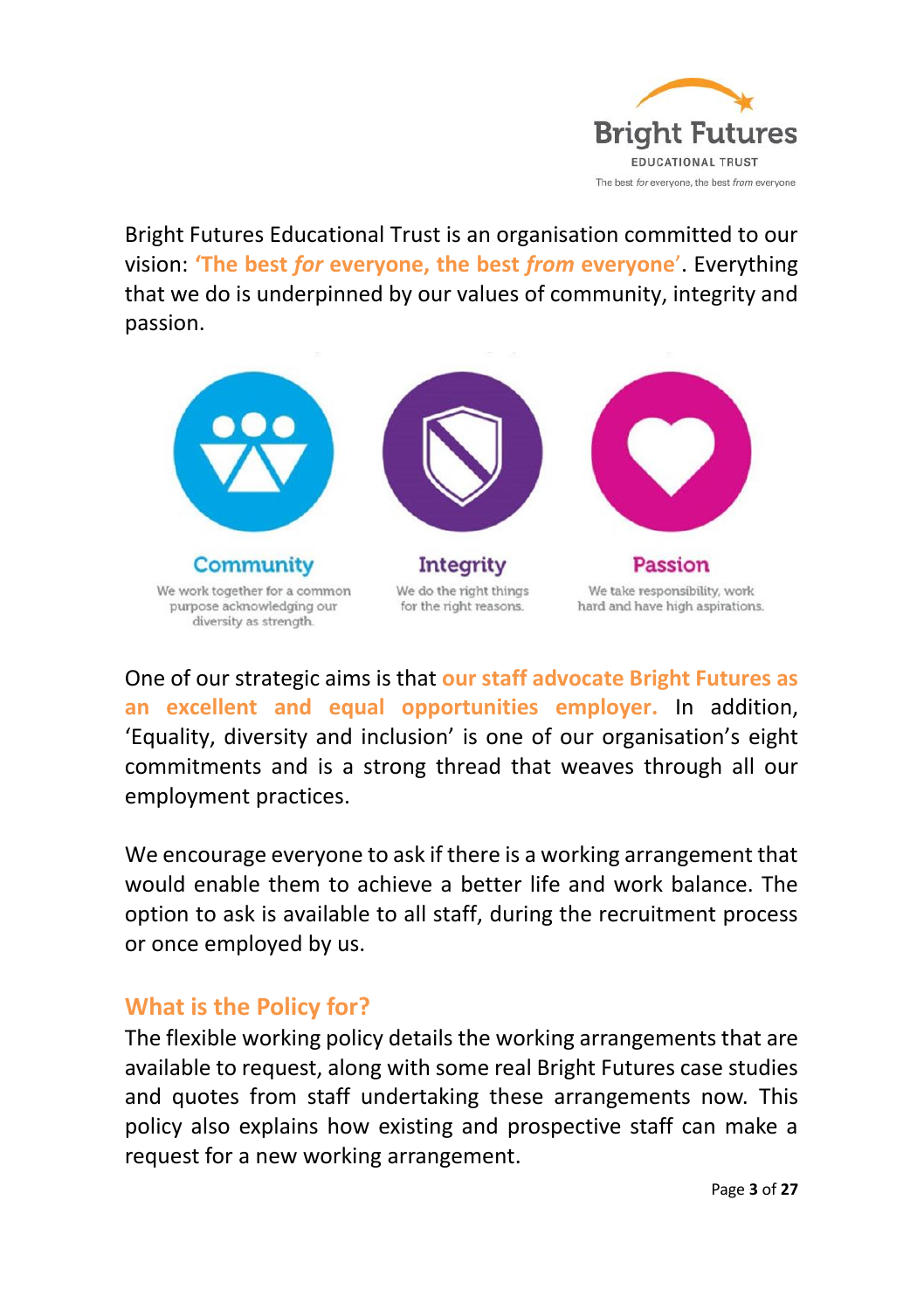

### **Who is the Policy for?**

For all current and perspective employees of Bright Futures. We do not apply any other eligibility criteria.

### **Working Arrangements that can be requested**

The policy standards section of this booklet on pages 24 and 25 provide the specific standards that will apply when considering a request for any new working arrangement. These include, for example, the possibility of trial periods/temporary changes.

*Ask and we will try ...!*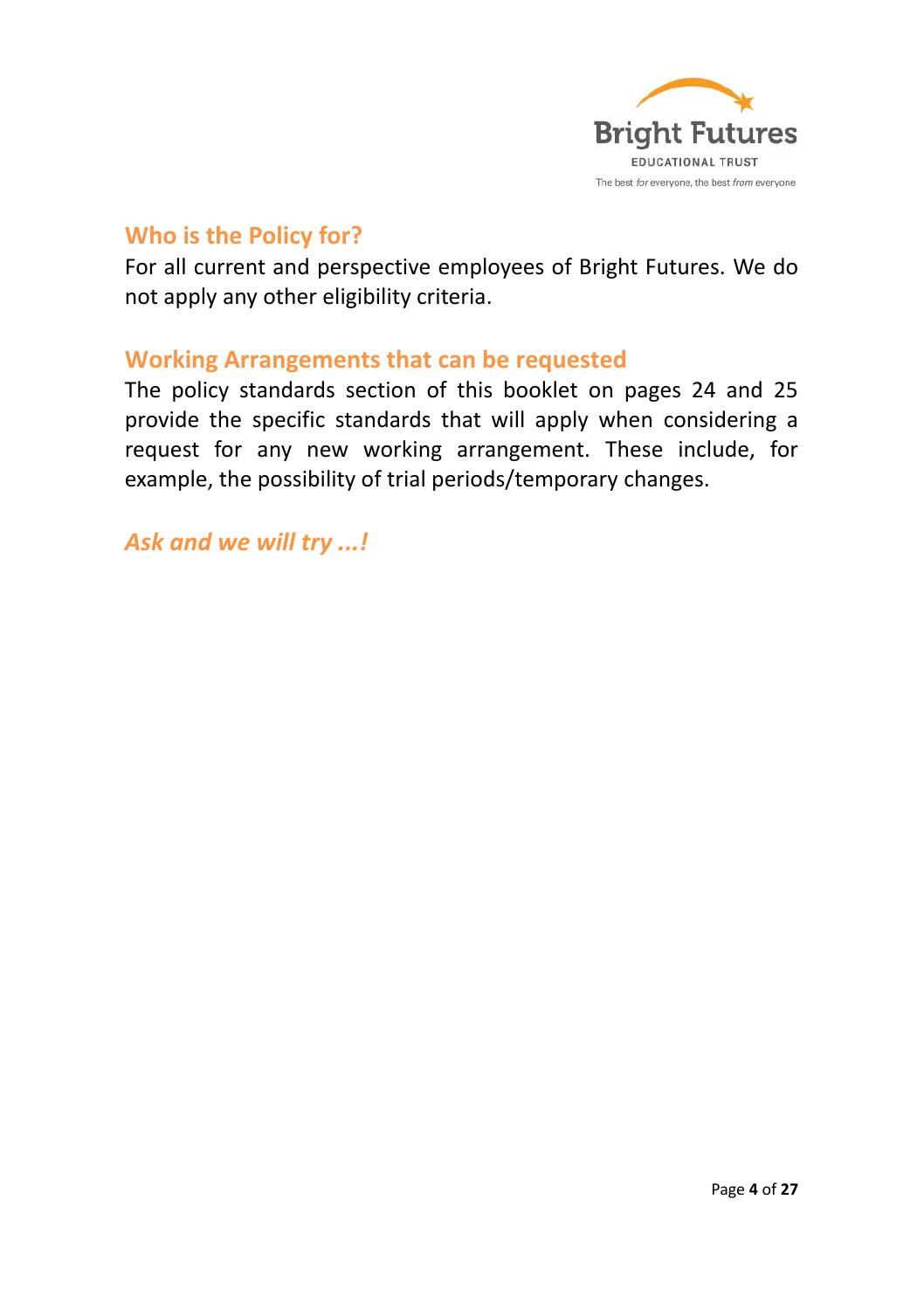

## **SECTION A - TYPES OF WORKING ARRANGEMENTS**

Below are the types of working arrangements we would consider, in alphabetical order. Each section explains the arrangement including some particular points to note and also includes some quotes or case studies from existing staff who currently have this arrangement.

# **1. Career breaks/sabbaticals**



Leave may be granted where requests have either educational or compassionate grounds. For example, breaks/sabbaticals for long-term care of a close relative, a course of study to enhance an individual's career development, or another personal reason

which might otherwise result in the colleague having to resign their employment.

Each case should be considered on its individual merits, with regard to equalities legislation, fairness and consistency, and with consideration to the needs of the academy/team and its pupils/staff or network and the Trust as a whole.

If practicable leave should be requested in blocks of one term or more, or a full academic year and with plenty of notice for the school to be able to advertise and fill the temporary vacancy that arises. For example, teachers should ask for the leave by February if they wish to have the time from the following September. This would be to ensure that the temporary post could be advertised in time for teachers' notice periods to apply. The same principle of plenty of notice applies to the other teachers' notice dates that fall in the academic year.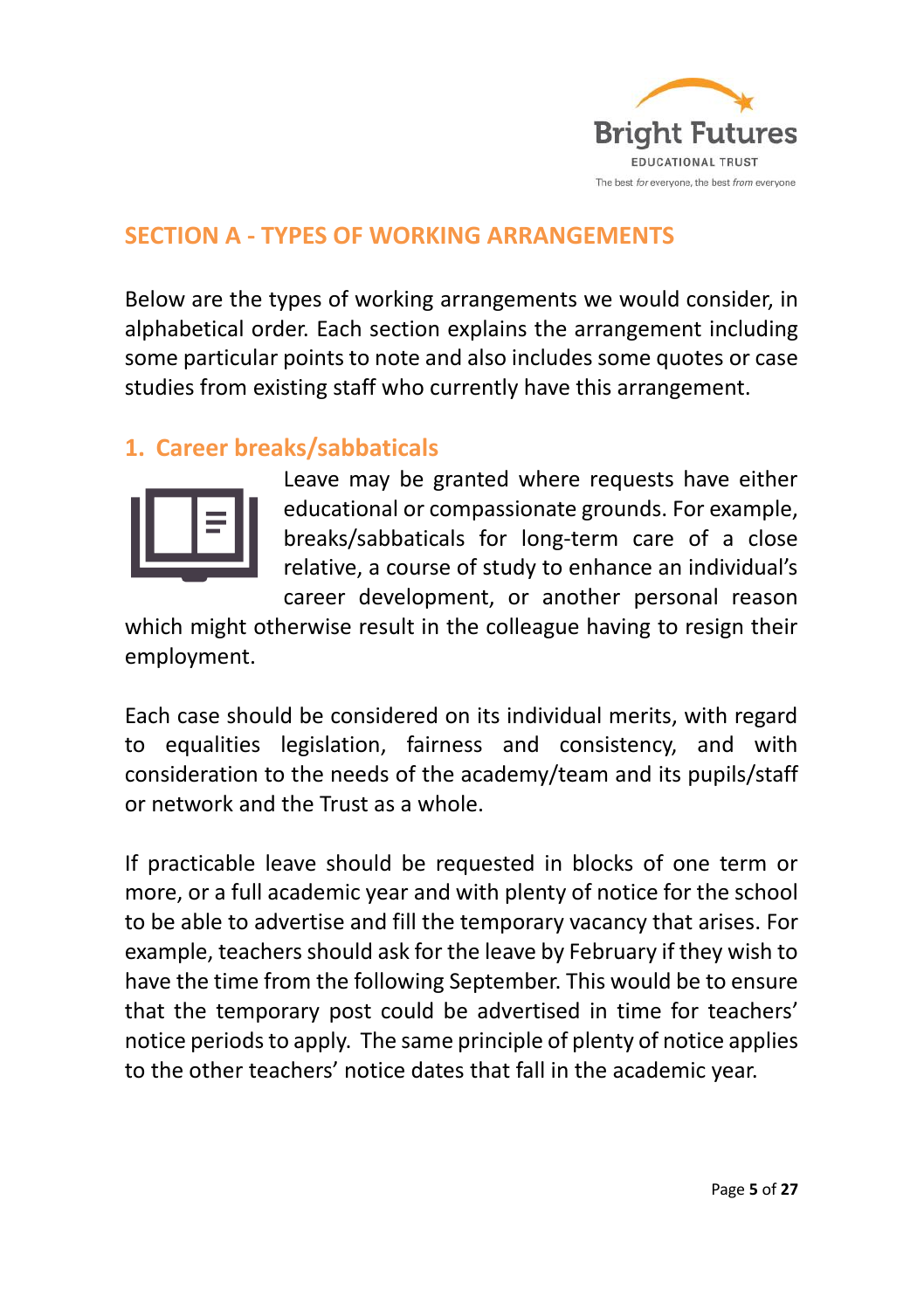

For associate staff at least two months' notice should be given, wherever practicable, so that a replacement can be sought, if the request is agreed to.

Principals/Heads of School/managers should always seek HR advice if they receive a request.

### **Important to note:**

- Any leave will be unpaid
- Staff are encouraged to contact their pension scheme provider to understand any pension and life assurance implications
- The substantive post, or an agreed alternative will be held open for the member of staff to return to; subject to returning by the agreed date
- Leave of absence for more than one academic year will only be considered where a suitable replacement can be identified and the impact on the academy/team/pupils is manageable
- Continuous service with Bright Futures will continue but no entitlement to benefits such as salary, holiday pay or sick pay will arise
- Confirmation letters will be sent, including leave dates, terms and conditions of employment, role upon return, keeping in touch where this is agreed
- A career break/sabbatical will not be approved for the purpose of alternative work or financial gain e.g., short-term contract with another employer or consultancy work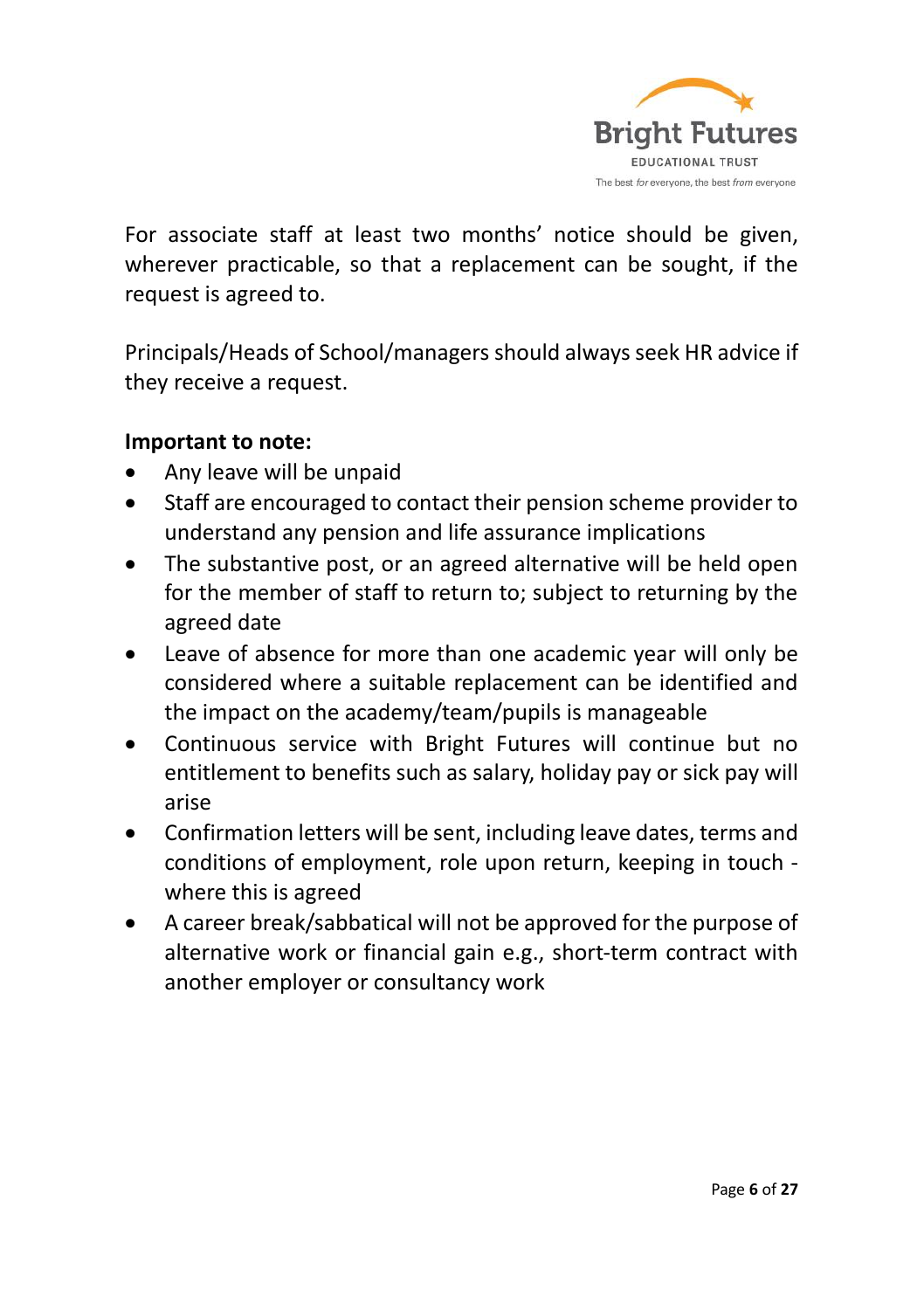

**What do Bright Futures' staff say about career breaks/sabbaticals?** *Sue is the Principal at Melland High School. She says:* "Melland High School has successfully supported requests from teachers to undertake specific sabbaticals. The opportunity to do so has impacted positively on both the individual and the school, as collaborative planning and clearly identified objectives have ensured a mutual benefit for teacher and students; two teachers visiting specialist provision overseas, for example, were able share experiences and visuals remotely with their classes in the UK.

An additional and important advantage of the sabbatical is the resultant retention of a specialist teacher who might otherwise have left the school in order to pursue their interests elsewhere.

In addition, the teacher's wellbeing can be significantly enhanced by this opportunity, returning to their role refreshed and energised. "

## *Charlotte, is the Head of Sixth Form at Melland and she says:*

I was able to work flexibly to take two terms away from teaching to embark on a sabbatical which was a mix of travel and teaching as a volunteer at a school in Cambodia. The advantages for me have been huge. I was able to take some time to embark on an experience that I had been dreaming of for a long time but without having to leave the job and school that I love. I was able to spend some time teaching English and living in a small village in Cambodia where I was able to gain an insight into a very different education system and a completely different way of life. The experience no doubt added to my classroom practice today. Being able to work alongside families with such deprivation and obstacles to their education and daily life was a life changing experience and one that I will never ever forget. …..I would not hesitate to recommend this to anybody at Bright Futures. I am so grateful to both Melland and the Trust for giving me the opportunity to fulfil this dream whilst still being able to continue my career and remain in the role that I love.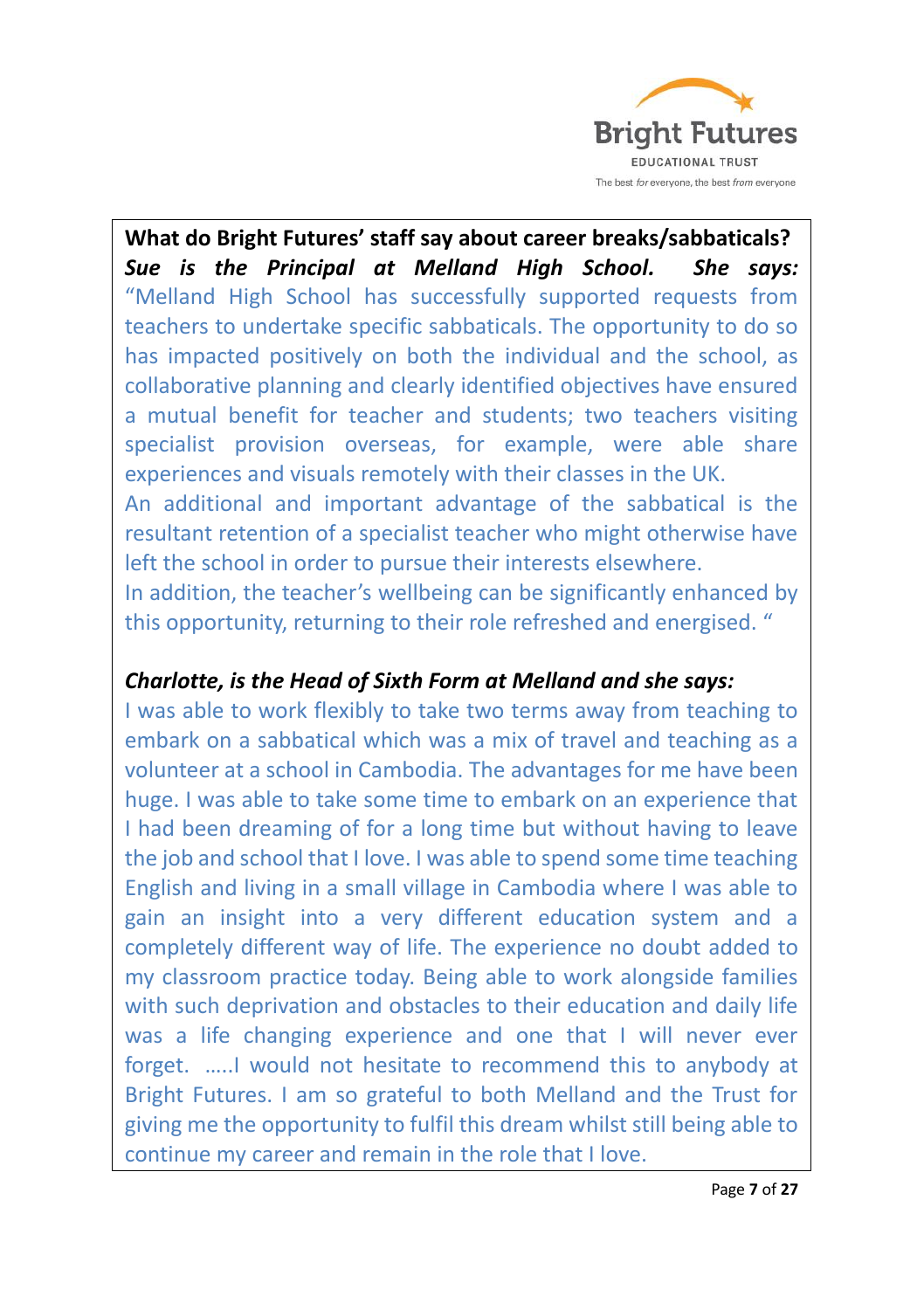

# **2. Hybrid Working**

"Hybrid working is a way of structuring work, communication, hours and physical locations to enable staff to be as productive as possible no matter where, when or who they work with" (Local Government Association)

Whether hybrid working can be considered would depend upon the nature of the job role. It could be considered for temporary ad-hoc arrangements or on a more permanent basis.

The following model from the Institute for Employment Studies (IES), is a useful tool for staff and Principals/Heads of School/central operations managers, to guide whether a role is suitable for hybrid working.

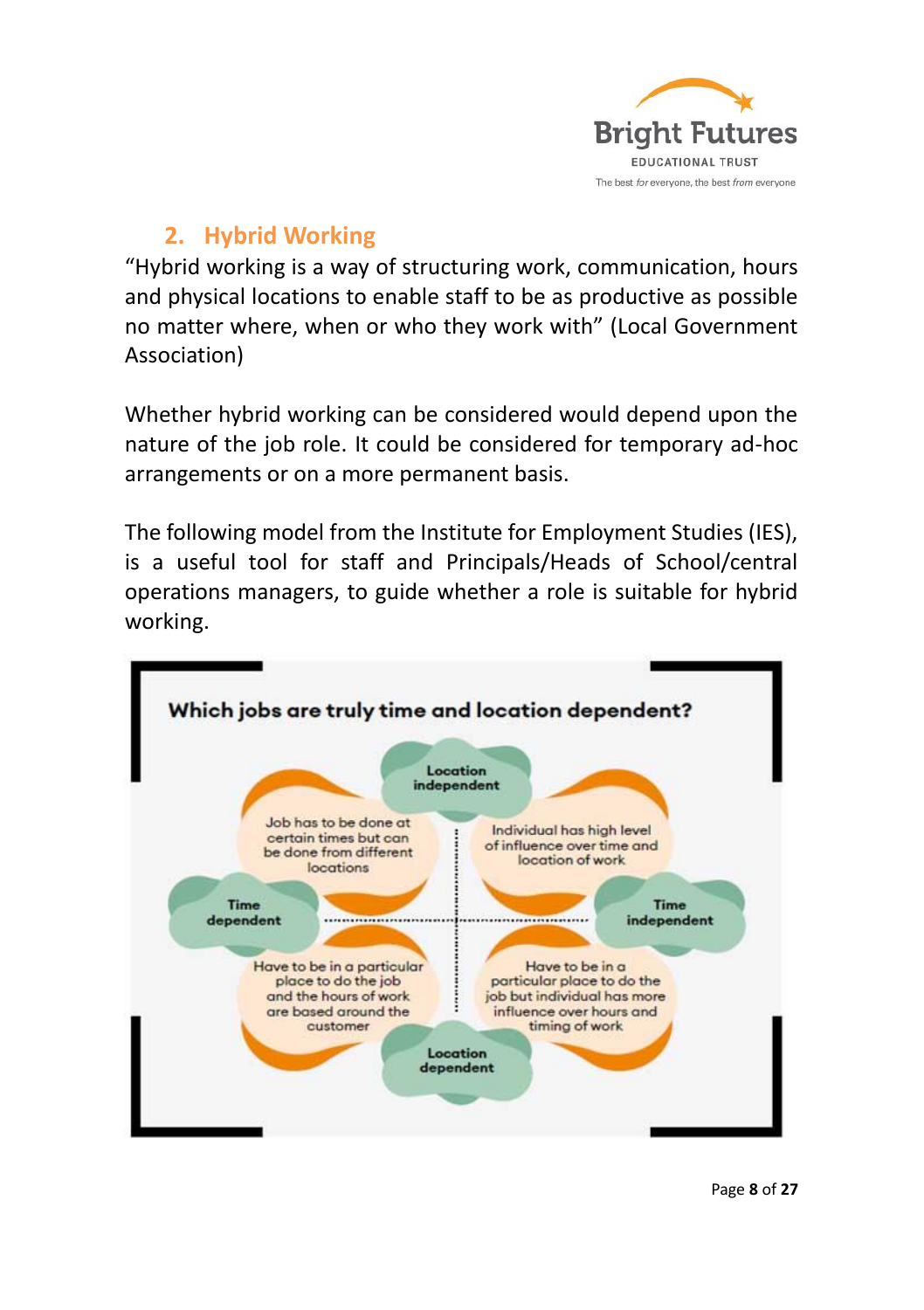

All requests will be properly considered, and options will be explored to try to accommodate the request. For example, can reasonable adjustments be made to technology or communication methods? Are some parts of the role not time or location dependent - can they be done at a different time or location?

### **Important to note:**

- Bright Futures will not require any roles to be home based, a permanent place of work will always be available on one of our sites. Working from home will always be an individual choice.
- Where working from home isn't working out for the individual or the manager, following a discussion and consideration, the place of work could revert to the location of the school/team.
- Some roles may not lend themselves to hybrid working, for example roles that work directly with pupils, although there may be temporary ad-hoc arrangements that could work, see the examples overleaf.
- Where flexibility of working times is agreed, there will usually be a period of core time during the normal working day when staff are required to work. This will be to ensure that the person is available during the core hours that their work is needed, or they are contactable for queries, team meetings etc. This would be agreed on an individual basis.
- Where working from home is agreed, this will not be for the whole of the working week. On average, it would be expected that around 40% (2 days out of 5 working days), would be spent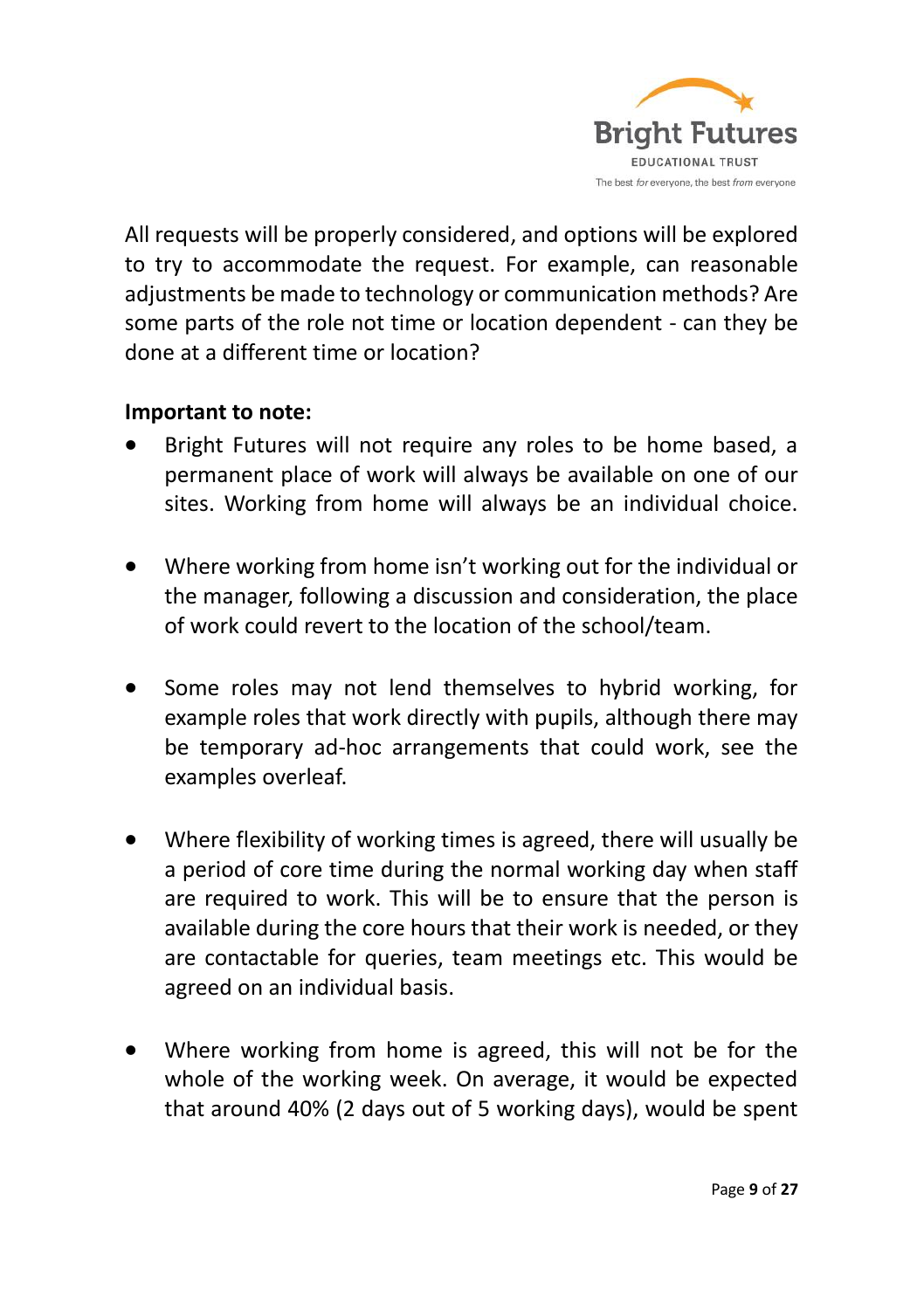

at the school/central operations location. This would be agreed on an individual basis.

- IT equipment and E-safety if working from home is agreed, Bright Futures will provide a laptop to do this work. Home equipment should only be used where one of our IT technicians has confirmed that the equipment has the right security. Staff are still required to comply with the Bright Futures E-Safety. password and Data Protection policies. Policies are available on school/team shared drives.
- When working from home staff are responsible to ensure the Broadband/Wi-Fi is available at the property and that it has the correct speed to enable efficient working.
- Health, Safety and Wellbeing are a key consideration that managers will discuss with staff as part of the consideration to work at home. Taking regular breaks and working reasonable hours is vital. Staff will also need to have a workspace and a desk/chair that are suitable, as well as IT equipment that meets the safety requirements.

Managers should undertake an online workstation risk assessment with the member of staff and hold a copy of this on their staff file. This should be undertaken before agreeing to any working at home arrangement. The Health and Safety Executive's guidance should be referred to and their checklist used as the risk assessment. This can be found at:

<https://www.hse.gov.uk/msd/dse/assessment.htm>

Staff working at home should ensure that they notify their home insurance providers.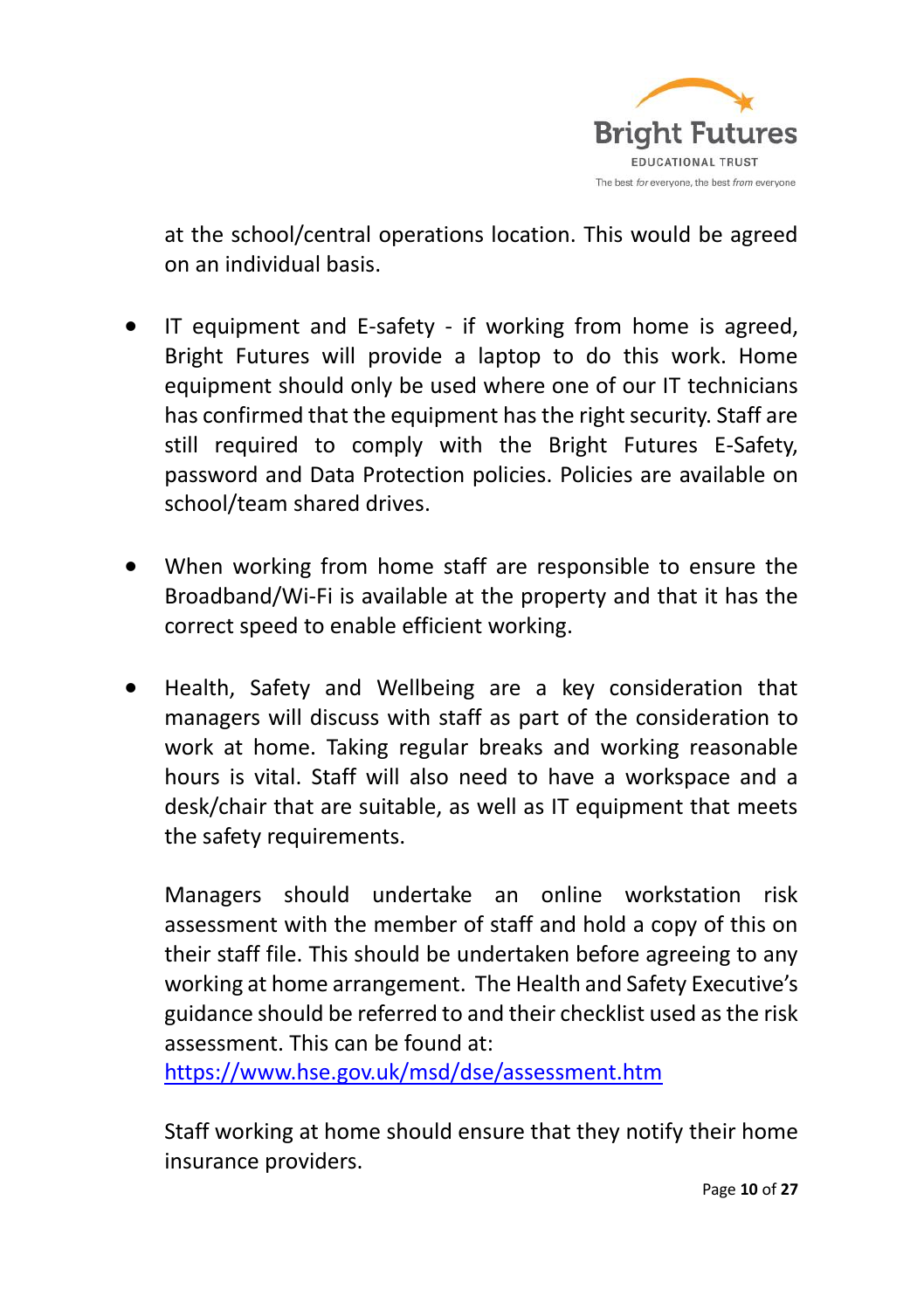

- When working at home, during the agreed working hours, staff should not be looking after children at the same time.
- If staff are working at home for some of the week, they may be able to claim tax relief. Details can be found at: <https://www.gov.uk/tax-relief-for-employees/working-at-home>
- When working to a hybrid arrangement, staff will be expected to use their electronic calendar to clearly show their work location and the hours they are available for work each day.

#### **Temporary hybrid-working**

**What do Bright Futures' staff say about temporary hybrid working?**

#### **Temporary ad-hoc working at home**

### *Kal is the Principal at Cedar Mount Academy. He says:*

"During the pandemic, when the school was open to a smaller number of pupils, we trialled some changes to when and where teachers took their PPA time. This worked really well, and we had some great feedback. Now school is fully opened we will continue with this when we can. We timetable reading and research time in each cycle for every teacher, which can be worked at home, if this is the choice of the teacher"

Other schools such as Acre Hall Primary Academy have also introduced flexibility with PPA time being undertaken at home.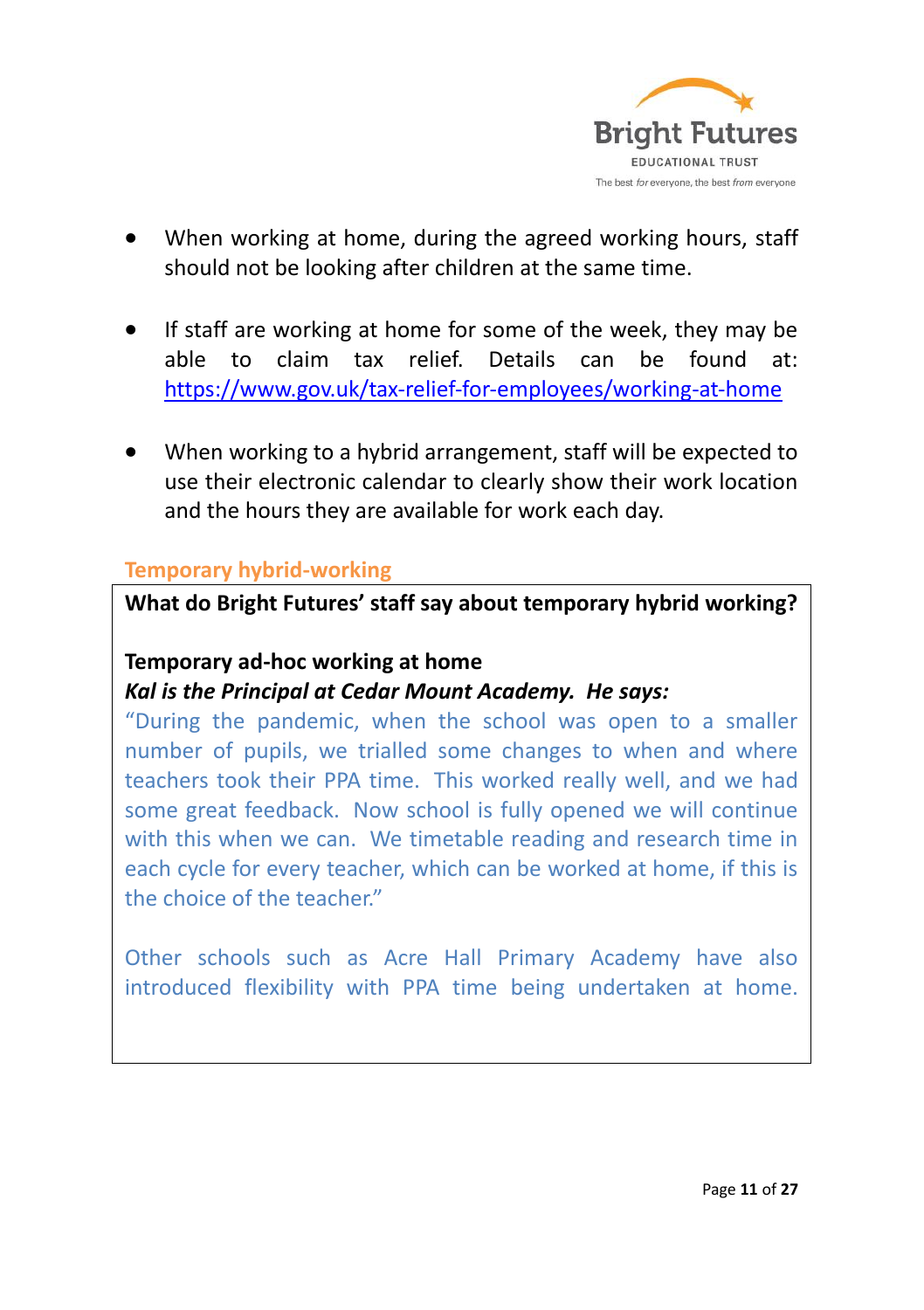

### **Regular hybrid-working**

In order to comply with government guidelines during the pandemic, staff in our central operations teams and in the Development Network (Teaching School) worked at home for most of their working week. This proved to be successful and may be considered on a more permanent basis if staff request it, using this section on hybridworking in the policy.

# **What do Bright Futures' staff say about regular hybrid-working?** *Below are some quotes from staff in the Development Network and the central finance team:*

#### **Kate:**

"I'd definitely recommend hybrid working. The flexibility homeworking offers is invaluable and the benefits that it brings, such as increased productivity, calmer/more relaxed mental state are not only advantages to you personally but also to your employer. Combined with time in the office/school environment, hybrid working is the best of both worlds."

#### **Eleanor:**

"For me, this hybrid model has allowed me to increase my productivity, whilst not increasing my working hours… There will always need to be an element of face-to-face work, however, through the pandemic we have moved our approach to online working effectively.

During lockdown I have to say we truly are a stronger team. Being remote from site made us connect as a team on a more regular basis as we needed to make sure we still had a connection with one another, as a result we have a weekly full team catch up, diaries never seemed to allow for this when we were on site full-time.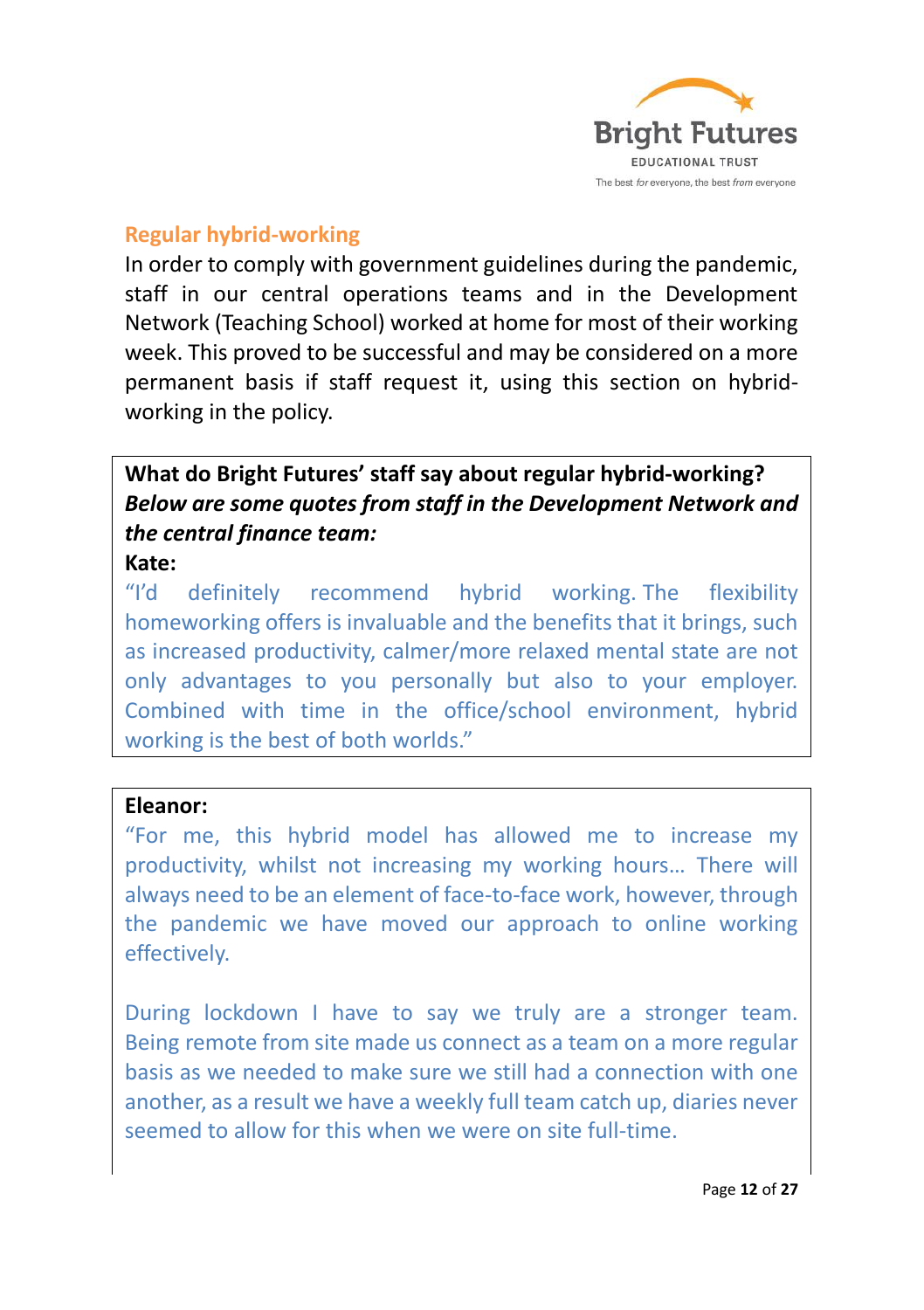

… With the team I have established a really good pattern of regular catch ups, whilst this sounds like it should be really 'easy' to action on site, booking a space is not always possible. The pandemic has introduced us and encouraged us to engage with online meeting platforms (which were new to us all). We have made sure we checkin a regular basis much more than we normally would do!"

#### **Becky:**

"The implementation of the new version of our Finance system has meant that we have been able to work well and efficiently from home. We have had a rota for the team since the restrictions were lifted. And this now means that we all do at least 2 to 3 days back in the office at Gorton Education Village. This flexibility is giving us all, the opportunities each week, to work around family commitments, appointments etc.

Working from home has meant that I don't have to face many hours stuck in traffic on the daily commute! My work life balance is much better now. I can also decide during the week what work I can do from home and what work I will be able to complete in the office. There have been many occasions that I do need to be at home without any distractions to finish a task that needs some real concentration.

I meet with the team each week, and they all feel the same, that the working from home and office mix works very well for a Finance role."

#### **Claire:**

"The nature and volume of work associated with my role does require high levels of concentration. I have found that during remote working my concentration has improved as a result of less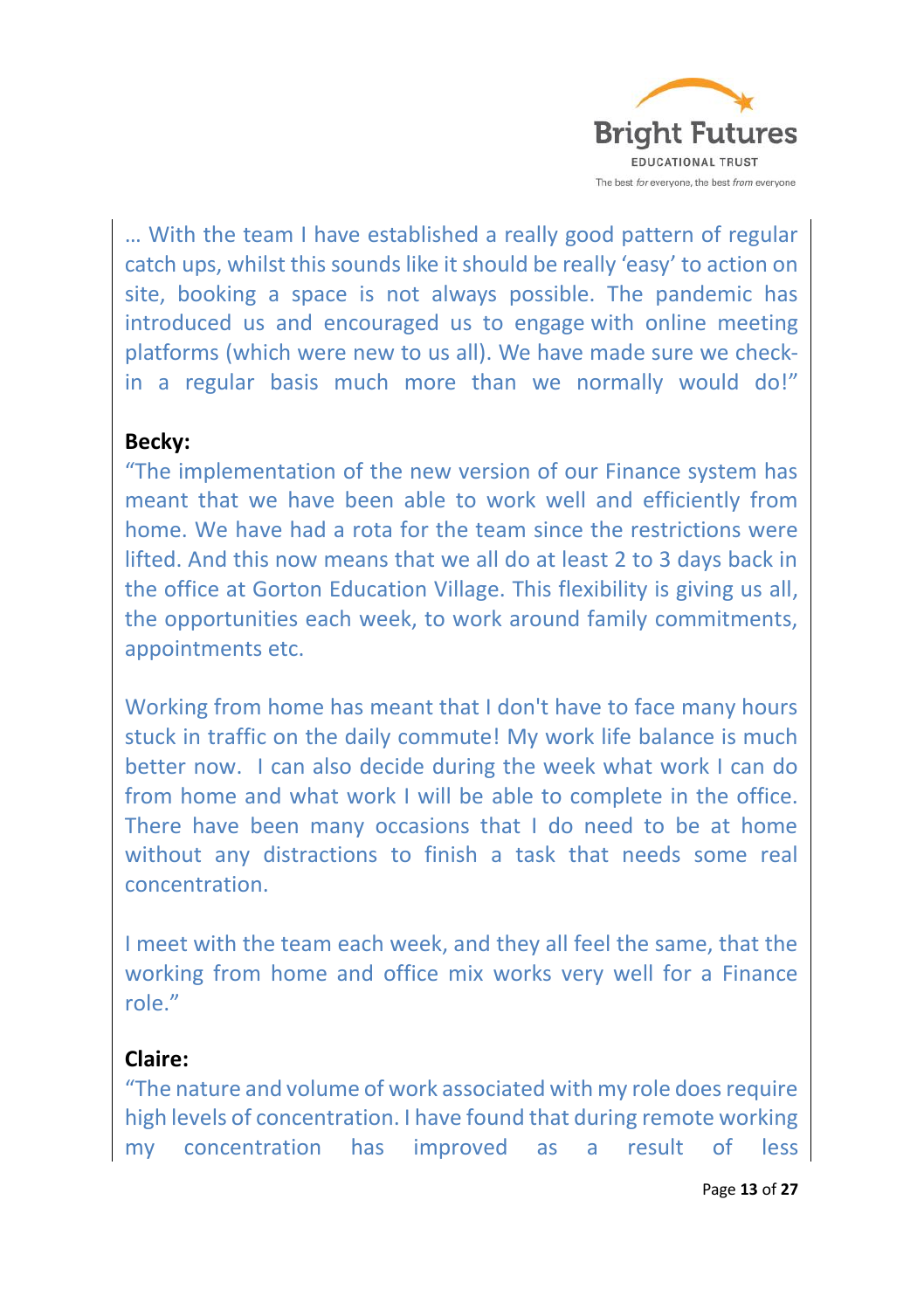

interruptions/distractions that come with working in a school or sharing office space; I have been substantially more engaged in work which in turn this has resulted in increased levels of productivity.

On a personal level I am certainly less stressed, feel much calmer and overall happier which has not only reflected in my work but has definitely helped to improve relations at home.

Overall, the Teaching School has seen a reduction in staff sickness as remote working has meant less opportunity for illnesses to be spread across the team. We have also encouraged the team to take regular breaks and exercise which also contributes to a healthier and happier team.

I have found remote working a breath of fresh air and a way of working that I am thoroughly enjoying. The benefits far outweigh any negatives, and I would definitely recommend this way of working to colleagues across Bright Futures whose roles are adaptable and do not necessarily need to be based in a school office environment."

# **3. Job Share**



Job sharing is a form of part-time working where usually two members of staff share the duties and responsibilities for one full-time job between them. The way in which the full-time hours are divided will be agreed between the job sharers and their

manager to ensure that the school's requirements are met. A job share is not a division of a role into two part-time jobs where employees work independently of one another, but a role where responsibilities are shared by two individuals. It may be appropriate in some circumstances to overlap working hours to ensure a thorough handover.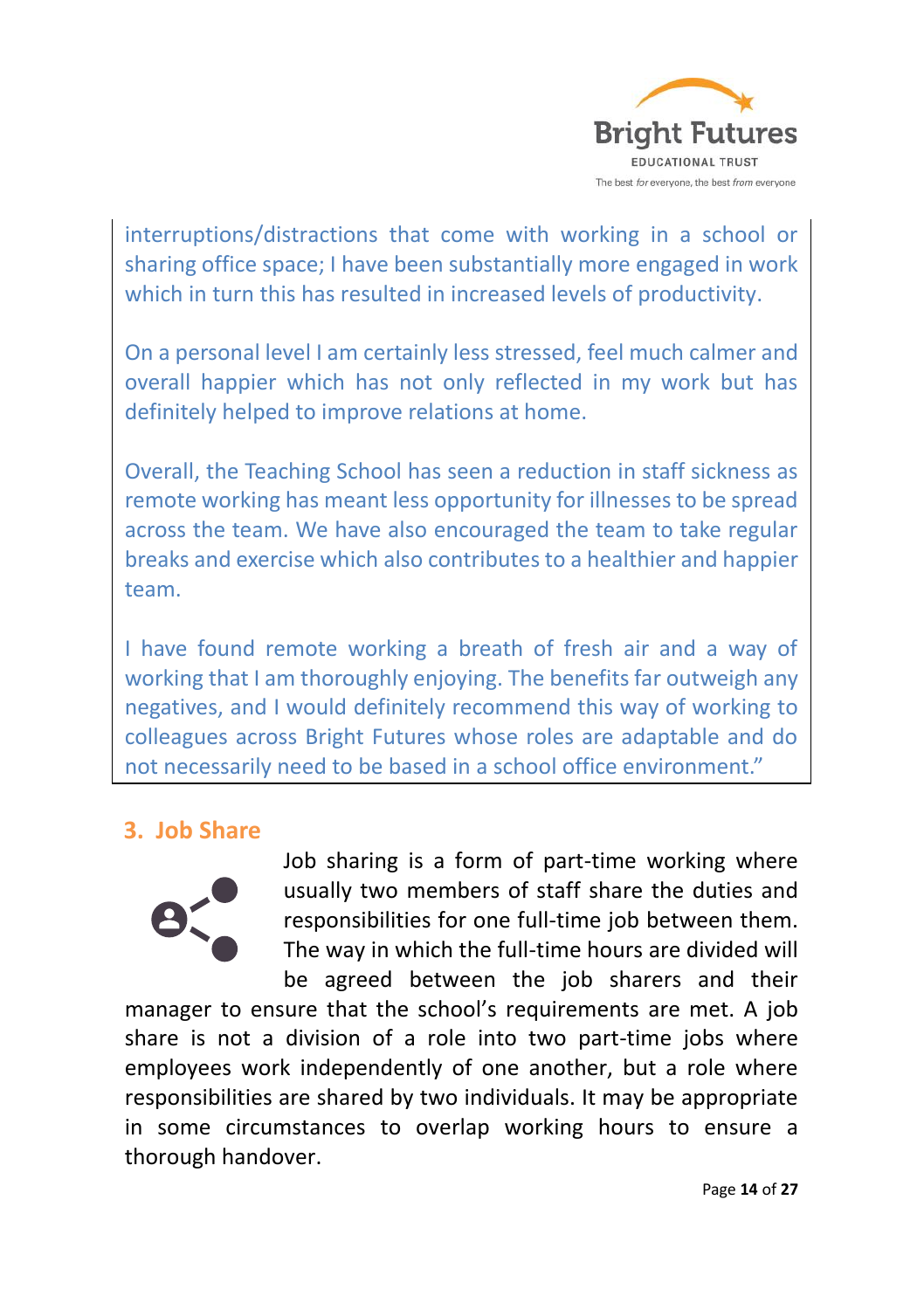

#### **Important to note:**

- In the event of one job-sharer leaving, a full discussion will take place with the other half of the job share. Solutions could include, the role is split into two roles, the leaving employee's hours are offered to the other job-sharer or if all parties want the job share arrangement to continue, a replacement will be sought, internally and/or externally.
- Any change to a job-share arrangement would be confirmed in writing and would be a change to the contract of employment.

### **What do Bright Futures' staff say about Job Share?**

# *Emma-Louise and Vicki job share a Phase Leader post at Stanley Grove Primary Academy. They say:*

### **What have been the advantages for you?**

"As someone new to leadership it has enabled me to take on a new career challenge whilst learning from someone who is more experienced in the role. I have someone to share ideas with and to talk through my thinking process. As a mum it has enabled me to take on more responsibility and progress in my career whilst maintaining a work life balance.

I have been able to still be a big part of school but also spend time with my baby and pick my little girl up from school."

### **What have been the advantages for the school?**

"Two different perspectives and two sets of problem-solving ideas - I think this enables better quality decision making. There are two people within the phase who are able to monitor the floor and feedback to SLT. We can share our time more equally between both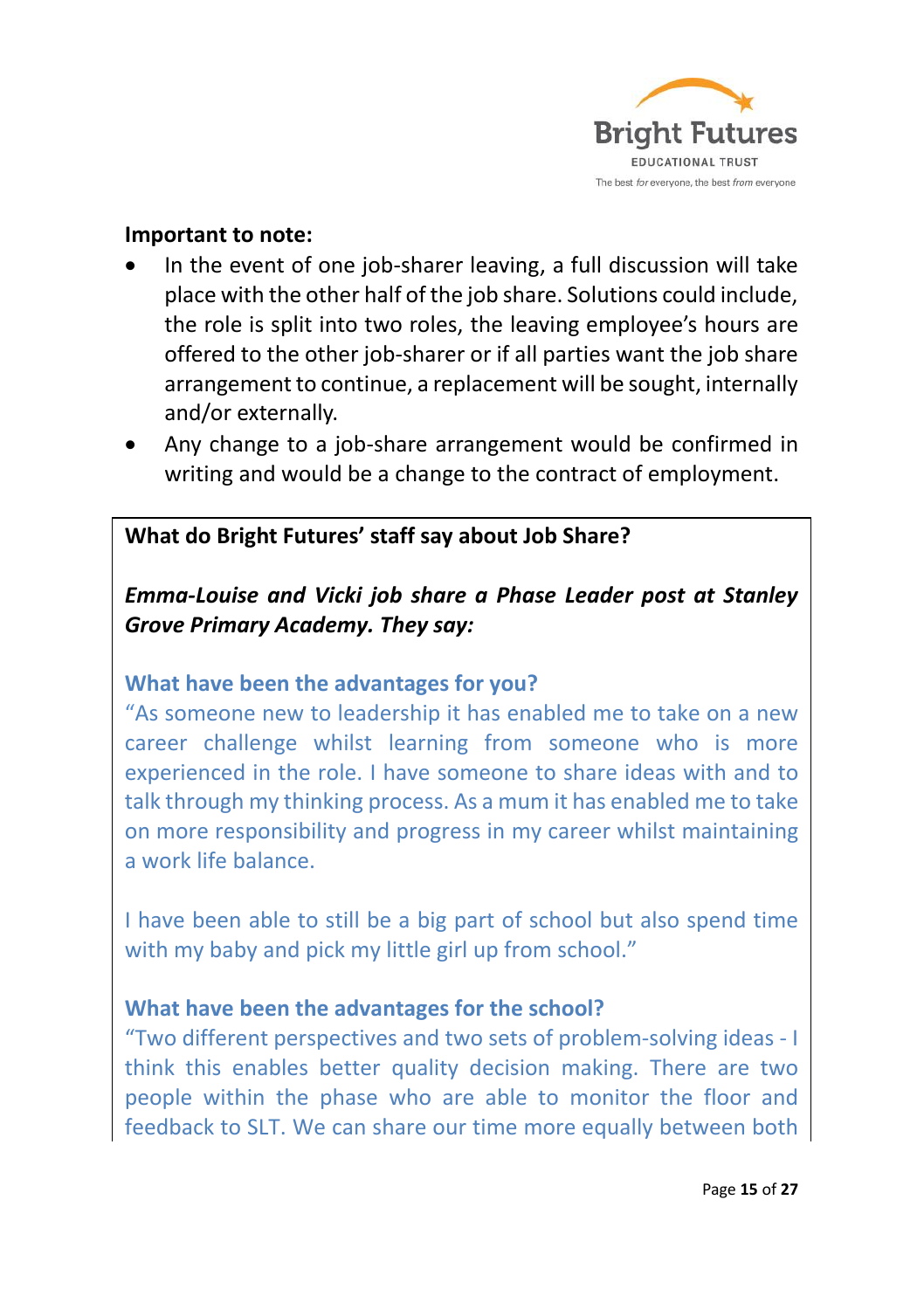

year groups rather than the inevitable focus on Year 6. More teaching contact time for each year group."

Moving to a job share has provided…" an opportunity for another member of staff to be part of the leadership team."

# **Have you and the school had to overcome any obstacles to make it work? If so, can you tell us a bit more?**

"We have to work smartly and ensure good communication… We view the role as a collaboration it doesn't matter who is the more visible lead on what day, but that we share a consistency of vision to support our team."

# **Would you recommend this type of flexibility to other Bright Futures colleagues?**

"Absolutely! Yes, I feel so much happier and feel like I have a work life balance for the first time in my career."

# **4. Leave for personal reasons**



Details of our leave arrangements are in our Special Leave Policy. You can find this Policy on the shared drive in your school/via your HR contact. We have included a mention in this policy to remind staff that it exists. It covers leave for personal matters such as

bereavement, looking after dependents in an emergency situation, moving house, medical appointments, public duties such as jury service and many more situations.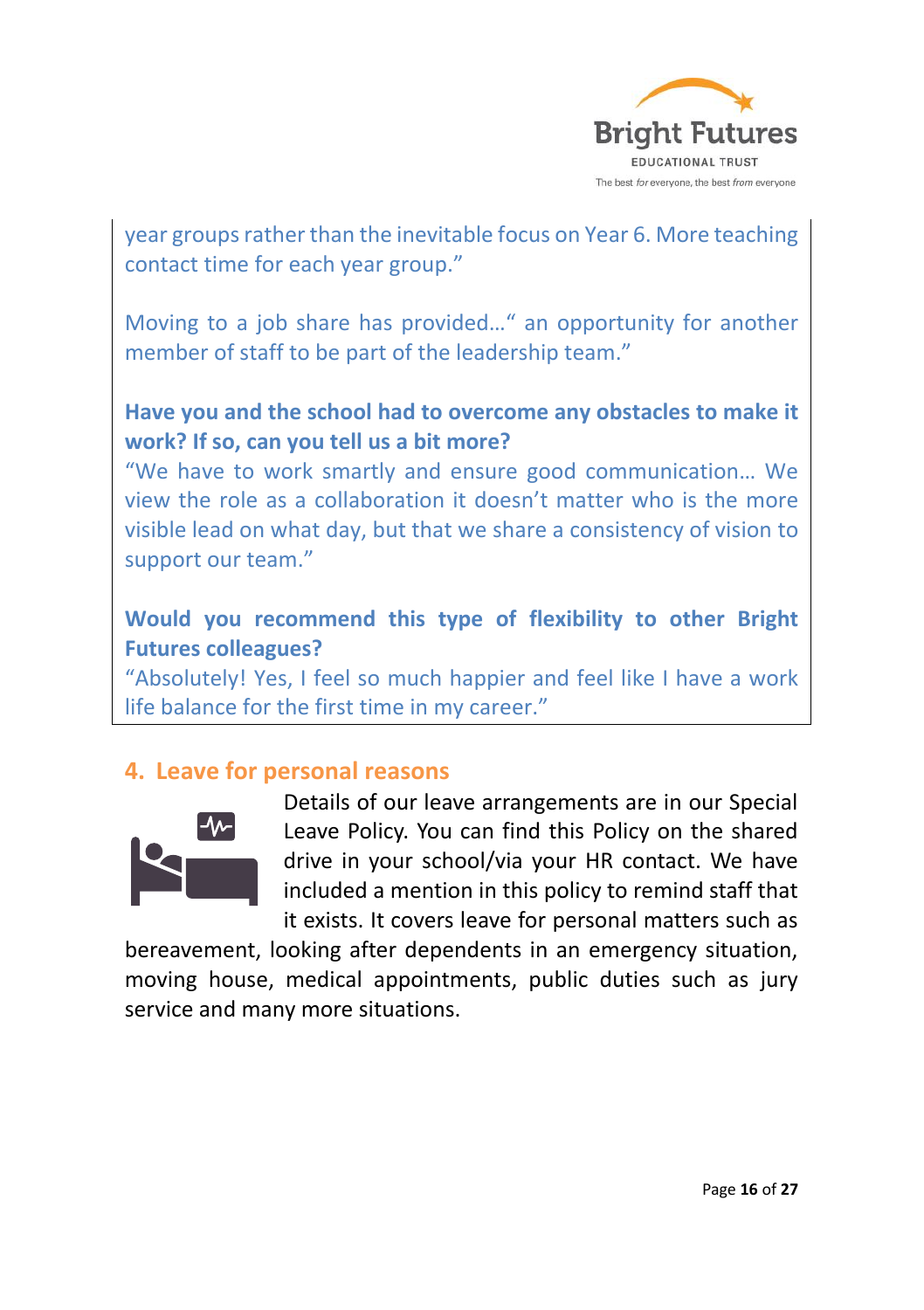

# **5. Online meetings/events**



The 2020/21 pandemic forced many of us to work very differently and some of these new working arrangements have made us think differently about how we can work. For example, online events via video, where we attend from home and/or avoid

travelling, have been effectively utilised for training or to meet colleagues, or for meetings involving third-party agencies.

Working in this way won't be suitable for all types of events but our Principals/Heads of School/Executive team asked for this type of working arrangement to go in this Flexible Working Policy, as it is something that they will consider if it makes working more efficient and helps with life and work balance.

### **Important to note:**

- Limiting the time spent on a video call is important. For example, have a break during the meeting if it runs beyond one hour, or set a meeting for 50 minutes instead of one hour, to encourage a break
- Take regular short breaks away from the screen

# **6. Part-time working**



This is a work pattern where the weekly hours are less than the usual full-time working pattern. For example, it might be a later start and earlier finish each day, working mornings or afternoons only, or working fewer days each week.

Page **17** of **27** At Bright Futures we have a large number of roles which are part time however the number of leadership posts working part time is relatively low. This is something that we would like to change, so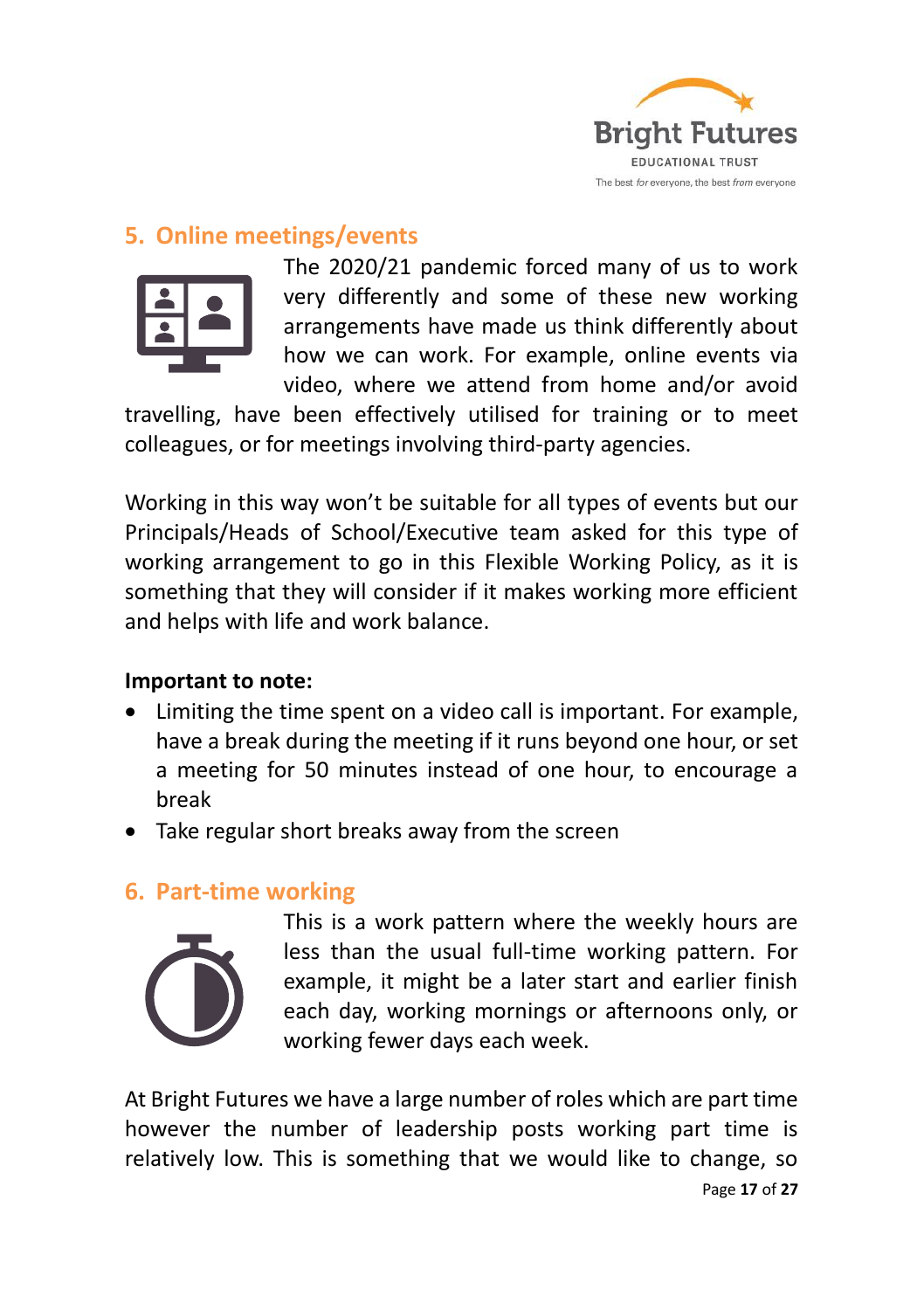

please do ask if it is something you would like to be considered.

#### **Important to note:**

- For teaching posts, the teaching timetable will be the initial consideration; we will ask you to help us identify how we could plug any gaps in teaching provision as part of our consideration process.
- For associate staff posts we will also consider the provision of your work and how it can be done during the time that you are not there; we will ask you to help us consider this and look for solutions.
- Any change to a part-time arrangement would be confirmed to you in writing and would be a change to your contract of employment.

# **What do Bright Futures' staff say about part-time working?** *Clare is the Head of School at Lime Tree Primary Academy. She says:*

"Some teachers have come back from maternity leave requesting part time, we have encouraged staff to do 3 days so that two teachers would work together on an 'overlap' day, part in class, so the children see them together. They also do their PPA together; this helps them, the children, and parents. …The positive impact on consistency, communication and staff well-being and workload is huge."

# *Imogen is an Assistant Head at The Orchards and she works 3 days per week. She says:*

### **What have been the advantages for you?**

"I am currently working part time because I have a young child. I interviewed for this position when I was 5 months into my maternity leave and was successful in getting the position. It has meant that I have been able to spend time with my toddler and still go to work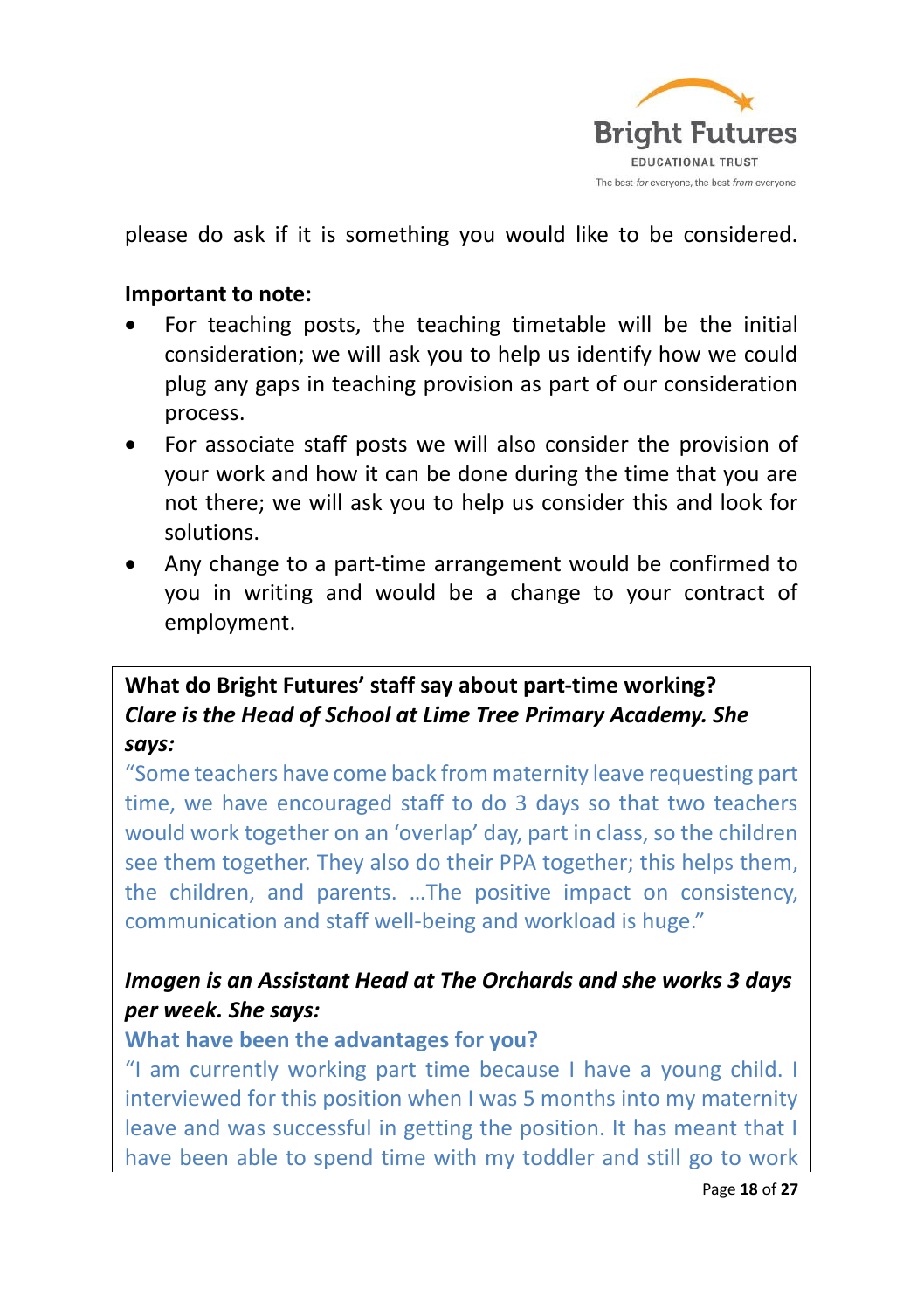

which is something that I love. Working part time has meant reducing my mum guilt a little!"

### **What have been the advantages for the school?**

"Because I split the role with another senior leader, I like to think the school has input from two different people with different ideas and perspectives on things and so it benefits the school in that way."

There haven't been any major obstacles at all, I have felt very supported in this part-time role."

# **Would you recommend this type of flexibility to other Bright Futures colleagues?**

"I would definitely recommend this type of flexible working. If you love your job (and you like to be in control as I do!) it is difficult to not be there for part of the week and I do feel like I miss things but that is then up to me to make sure that I know what has happened when I get into school on the Wednesday. I know that I have the best of both worlds at the moment, and I do appreciate that. I appreciate that the school has acknowledged the importance of my family particularly at this time and that this has never been an issue in me progressing within the leadership team."

### *Ruth is the Executive Principal at South Shore Academy. She says:*

"We include in our job advertisements that we are willing to consider flexible working requests from job applicants and we also promote it in school. As a result, we have been able to recruit an excellent teacher who was only able to work four days a week. In addition, we have retained great staff by being flexible and have recruited associate staff on part time contracts in order that they can undertake further education for the rest of the week."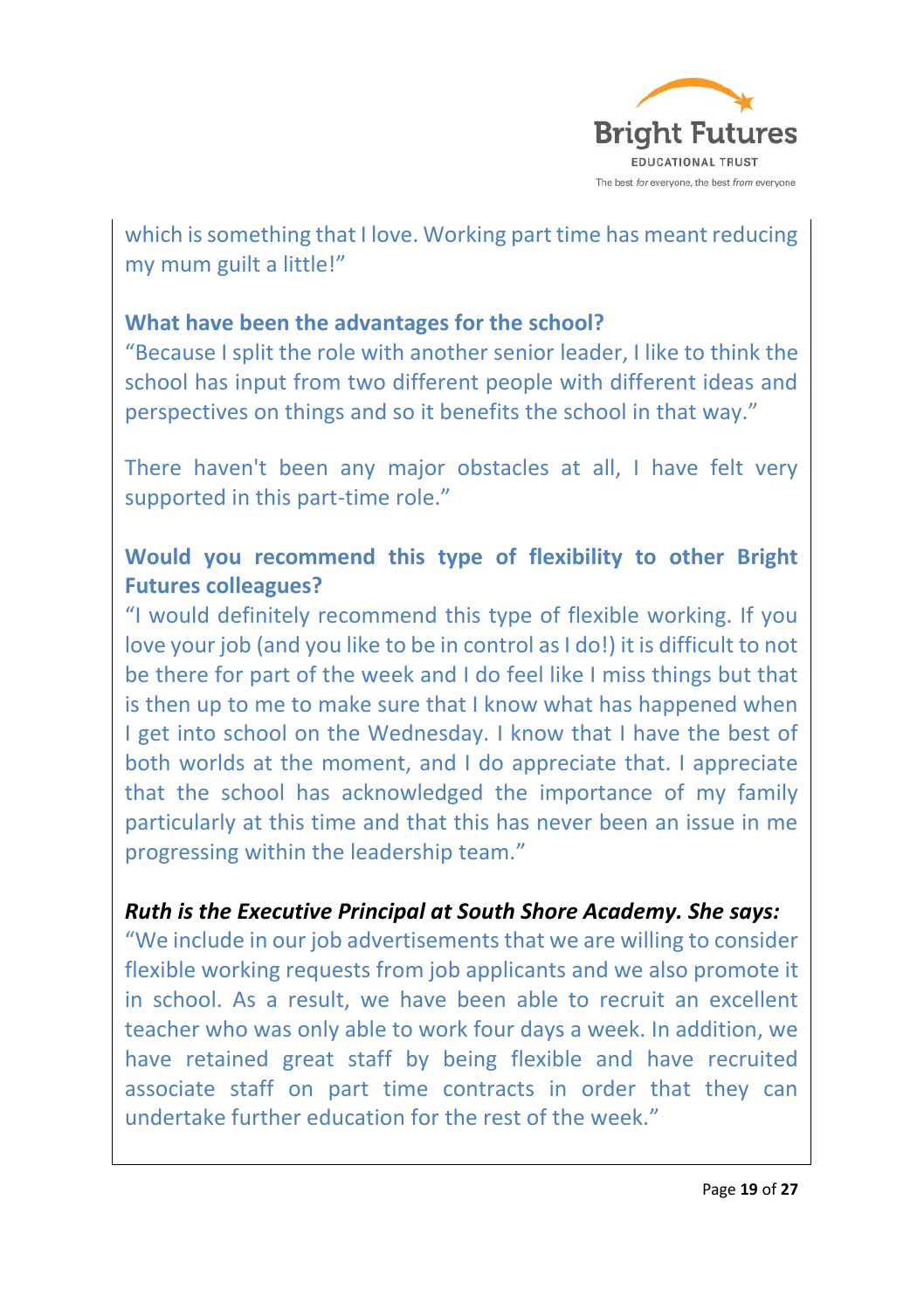

### **7. Phased Retirement**

As staff plan their eventual retirement, there is the option to request part-time working to gradually reduce the working week and also the option to request a role with less responsibility (and therefore less pay). This can

be achieved by an agreement with the Principal/Head/CEO or COO and will result in a contractual change and therefore the pro rata amount of pay and/or the rate of pay for the role with less responsibility.

Alternatively, for pension scheme members there is another option. This still requires the approval of the Principal/Head of School but both pension schemes that Bright Futures offer have a flexible way of drawing the pension, as follows:

For **Teachers Pension Scheme** members, you must be between 55 and 75 to apply and the website describes phased retirement as *"a way for members who are reducing their earnings due to part-time work or a reduction in responsibilities will be able to withdraw part of their pension to substitute their loss of income."* The link to the relevant section on their website is:

[https://www.teacherspensions.co.uk/members/planning](https://www.teacherspensions.co.uk/members/planning-retirement/types-of-retirement/phased-retirement.aspx)[retirement/types-of-retirement/phased-retirement.aspx](https://www.teacherspensions.co.uk/members/planning-retirement/types-of-retirement/phased-retirement.aspx)

For the **local government pension scheme** members, it is called flexible retirement. The website describes it as *"You may wish to consider a gradual move into retirement by flexibly retiring. From age 55, if you reduce your hours or move to a less senior position, provided you have met the 2 years [vesting period](https://www.lgpsmember.org/glossary.php) in the scheme and your employer agrees, you can take some or all of the pension benefits you have built up, helping you ease into retirement."* The link to the relevant section on the website is: [LGPS flexible retirement.](https://www.lgpsmember.org/tol/thinking-leaving-when.php)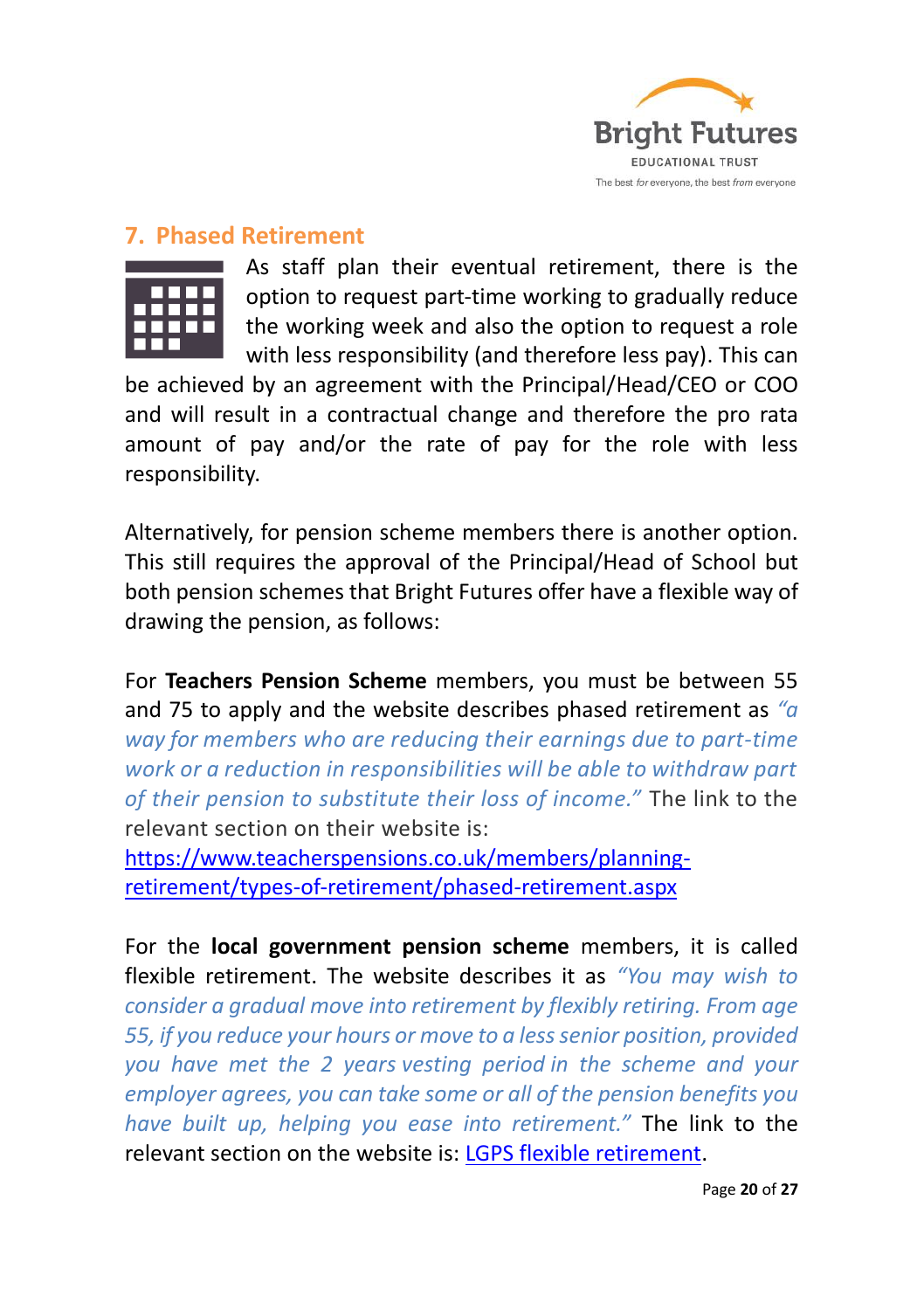

#### **Important to note:**

- An agreement to work part time or take a role with less responsibility must be approved by the Principal/Head of School/CEO/COO before making a request to the pension scheme for phased/flexible retirement.
- Any reduction in hours of work will result in a prorate salary reduction.
- Accepting a role with less responsibility will in most cases reduce the pay band for the role - please ensure you are aware of this before making any application.
- Bright Futures can't provide any pension advice, staff should always consult a professional adviser before making any decisions.

# **8. Reduced or staggered hours**



This could be a variation in the days of work and/or start or finish times during any day or an increase or decrease in the number of hours worked during the week.

These types of working pattern changes can help staff attend to personal matters outside of work for example eldercare or childcare. In addition, they can help to provide a more efficient service to school, for example where facilities staff need to cover all of the opening hours of the school premises.

### **Important to note:**

• Any reduction in hours of work will result in a pro rata salary reduction.

**What do Bright Futures' staff say about reduced or staggered hours working?**

Page **21** of **27** *Clare is the Head at Lime Tree Primary Academy. She says:*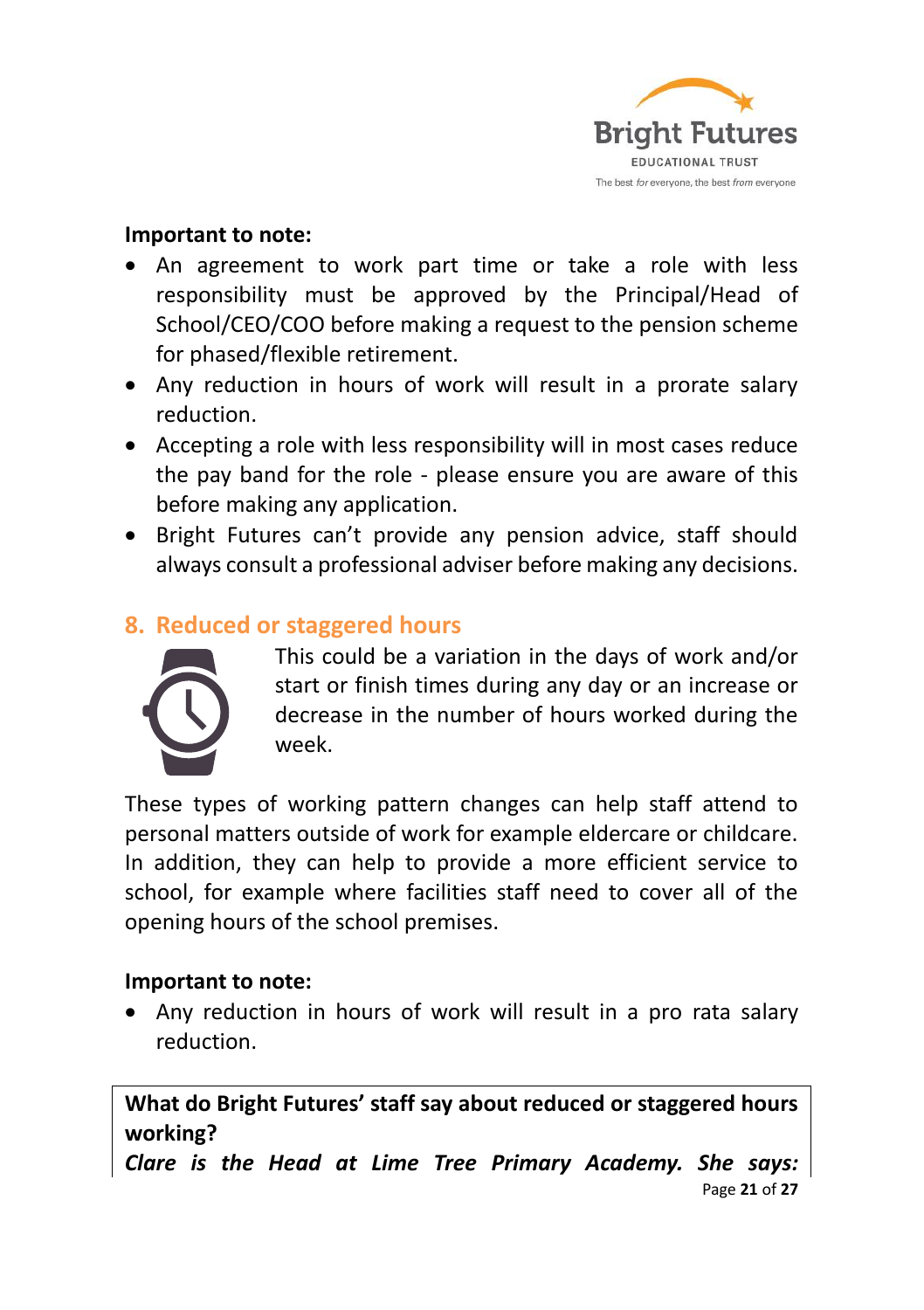

"We have also granted requests from staff to reduce their time in school either an afternoon or day a week, for a range of different personal reasons A couple of staff leave at 3pm one day a week so they have the opportunity to collect their own children from school. We have always considered the impact on children and the staffing team but balancing that with happy staff equals happy children."

# **8. Term-time working**



This is a pattern of work where the employee works and is paid on a pro-rata basis according to the school holiday pattern, usually 38, 39 or 40 weeks of the academic year. Employees work as normal during term time and during school holidays they do not

generally go into work, unless they are contracted to work additional days or attend INSET days. They are still employed during those periods. The salary is paid on an annual basis and divided equally between the twelve months.

This working pattern is very attractive to parents/carers of school age children. Whilst staff employed on a teaching contract work term time plus INSET days, there are some associate staff posts that are contracted to work all year round (AYR) and have to book off their annual leave entitlement. We will always consider requests from these staff to work a term-time arrangement instead.

### **Important to note:**

• Any reduction in hours of work or the number of weeks worked during the year will result in a prorate salary reduction.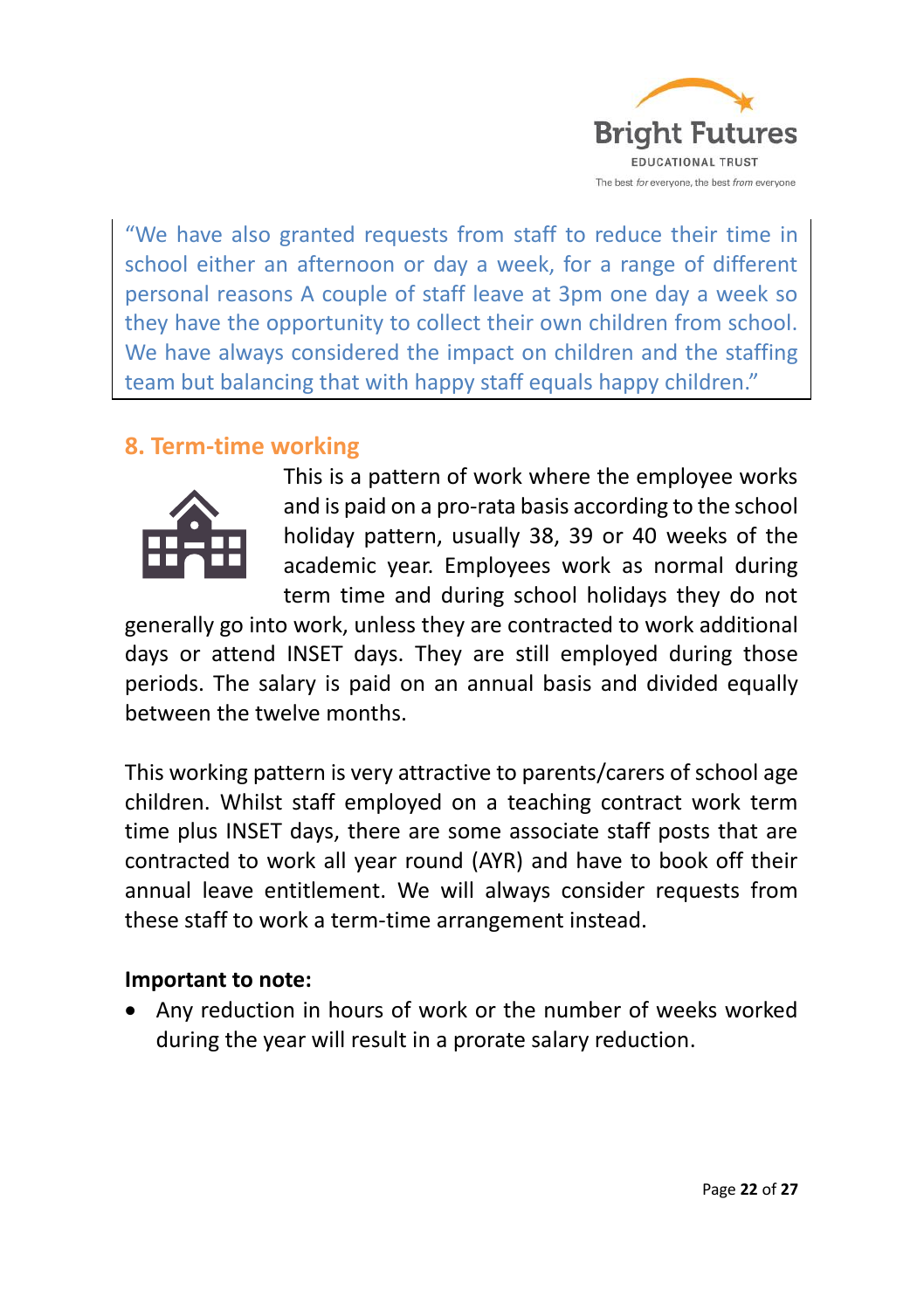

### **9. Returning from family leave**



Returning from a period of family leave such as maternity or adoption can be really challenging when trying to adapt and manage life at home and at work. There are a number of flexible working arrangements in this policy that may help.

Take your time to consider and call your Principal/Head of School/manager to discuss it whilst you are thinking things through.

One common change that staff may request is to reduce their work responsibilities when they return to work. This is a really important decision to take, and we would encourage you to think carefully. You can always request a temporary arrangement in the first instance if you are not sure.

**What do Bright Futures' staff say about returning from maternity leave?**

# *Stephanie is the Principal at Altrincham Grammar School for Girls. She says:*

"We have had teachers going on maternity leave and asking to resign their teaching and learning responsibility (TLR) as they don't want the additional responsibility at such an important time in their life. We have reached a compromise and been able to temporarily remove the responsibility and payment for a short period of time on their return from maternity leave and reinstate it at a later date. This has been really appreciated by staff, as it helps them maintain the career progression that they have worked hard for. It has also given another teacher a temporary opportunity."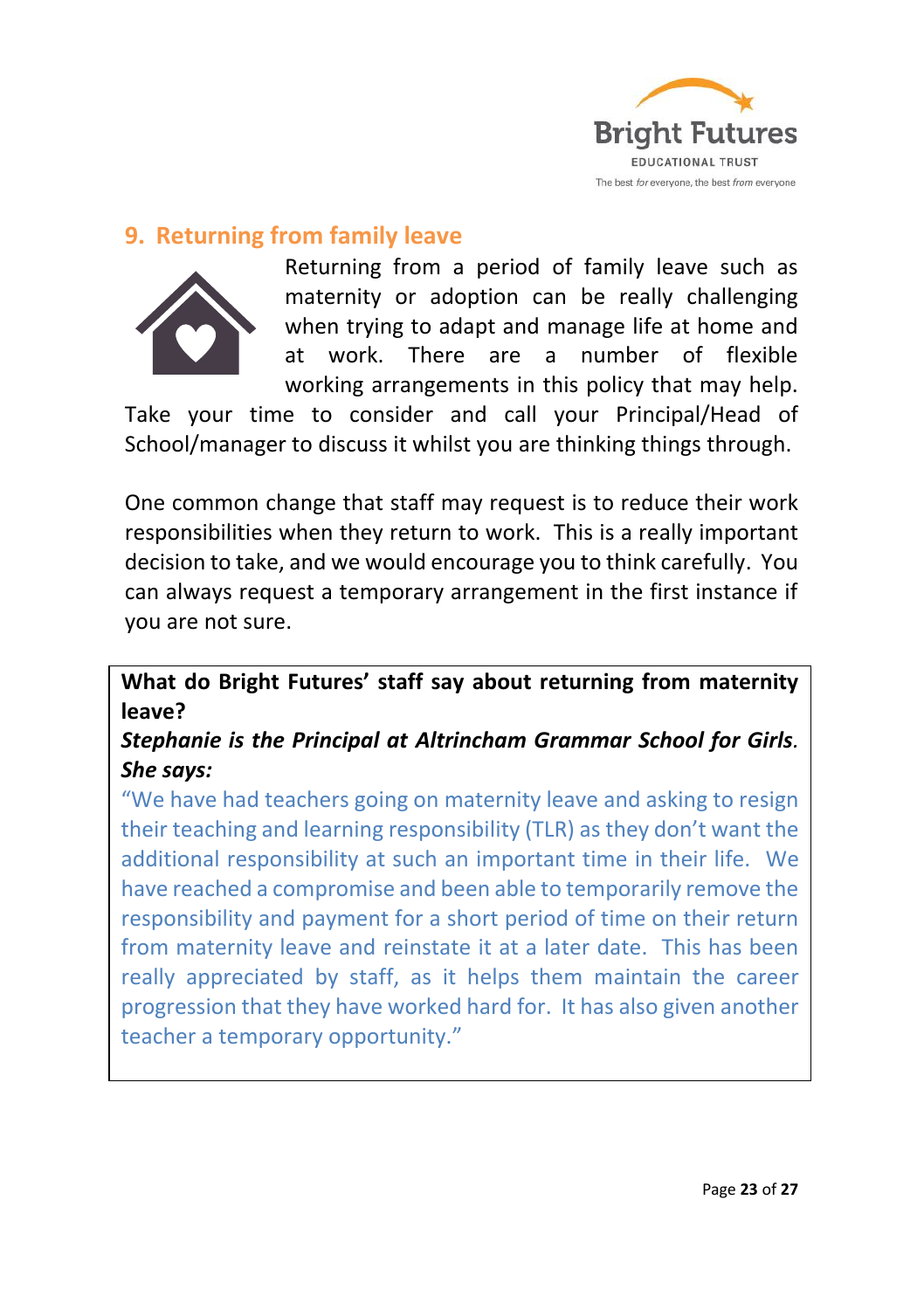

### **SECTION B - POLICY STANDARDS**



For each request and consideration of an application, the following standards will be applied:

- 1. Requests can be made from all staff or potential staff irrespective of any protected characteristic and will receive equal consideration.
- 2. Any requests made connected to a disability, must be considered as part of the Staff Attendance policy, specifically the section on Disability-related absence and reasonable adjustments.
- 3. Staff should request the change within good time i.e., at least two working months before they wish it to be implemented, wherever reasonably practicable.
- 4. For the avoidance of doubt, the legislation surrounding flexible working provides **the right to request** an alternative working arrangement; it does not provide a right to have an arrangement.
- 5. A thorough consideration will be made for every request and wherever possible the request will be accommodated. However, the departmental/school's needs, and in particular the impact on pupils/customers, will be the overriding consideration.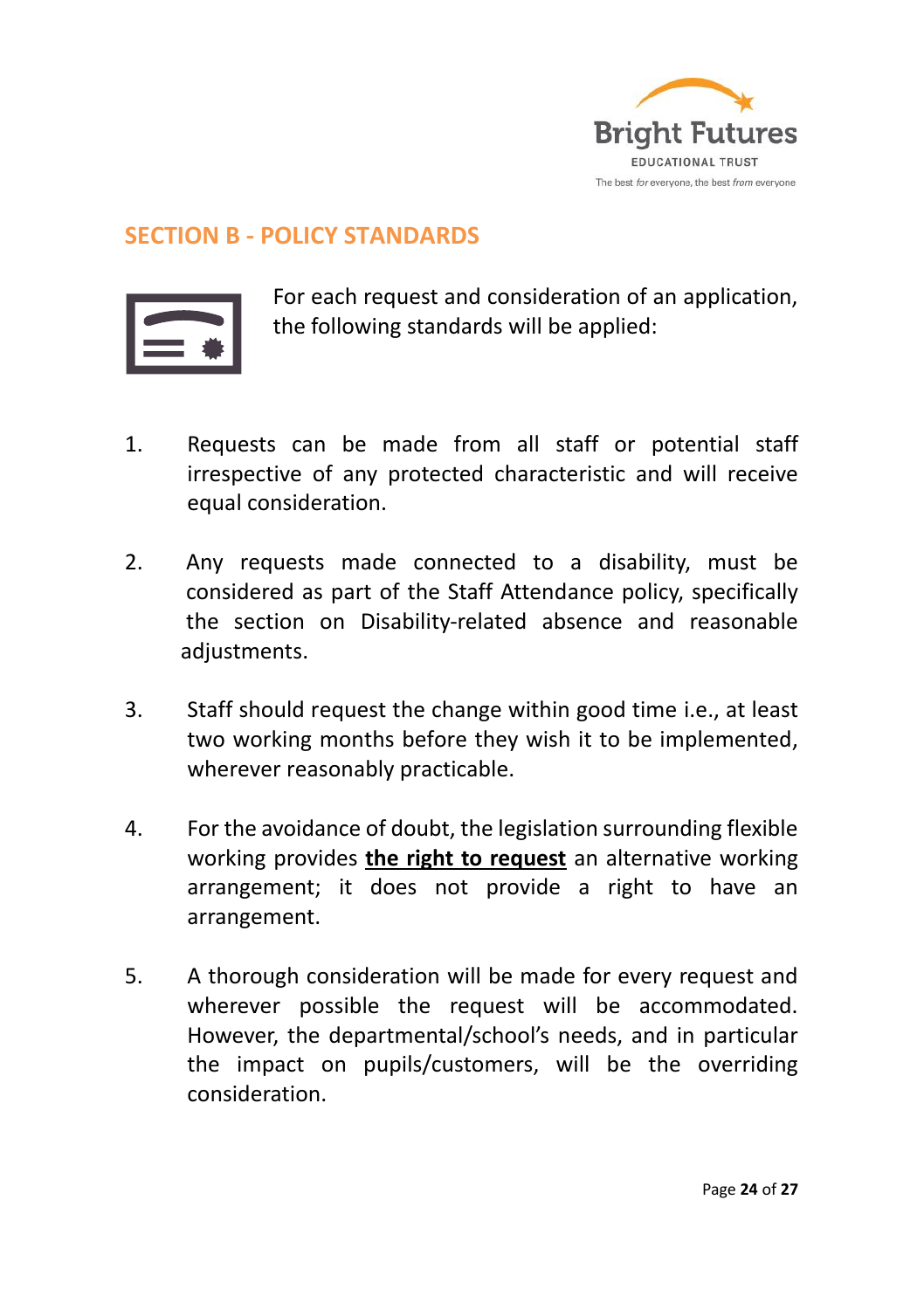

- 6. Where the hours in a worked day exceed six hours, an unpaid break of twenty minutes will be required, in order to comply with statutory requirements.
- 7. If it is unclear whether a new working arrangement would be suitable to the school, the Principal/Head of School/central team manager can offer a trial period i.e., a temporary change. This would be monitored to see if the arrangement was suitable and discussed regularly with the member of staff during the temporary arrangement.

Likewise, if an employee is unsure about a permanent change, a request for a trial period/temporary change can be made.

- 8. Any change in working arrangements will be confirmed in writing and an explanation of the changes to an employee's terms and conditions will be provided. Any changes to terms and conditions will be permanent, unless otherwise stated. So, for example, if a trial period/temporary period of time has been agreed, the contract change letter will specify this.
- 9. Should the needs of the school/team/central operations change, consultation will take place with the member of staff, which may result in a change in the arrangement being required. All factors will be considered to try and avoid changing the working arrangement.
- 10. Equality impact assessments will be undertaken on a regular basis to ensure that no groups or individuals with protected characteristics are unintentionally disadvantaged by the policy or practice.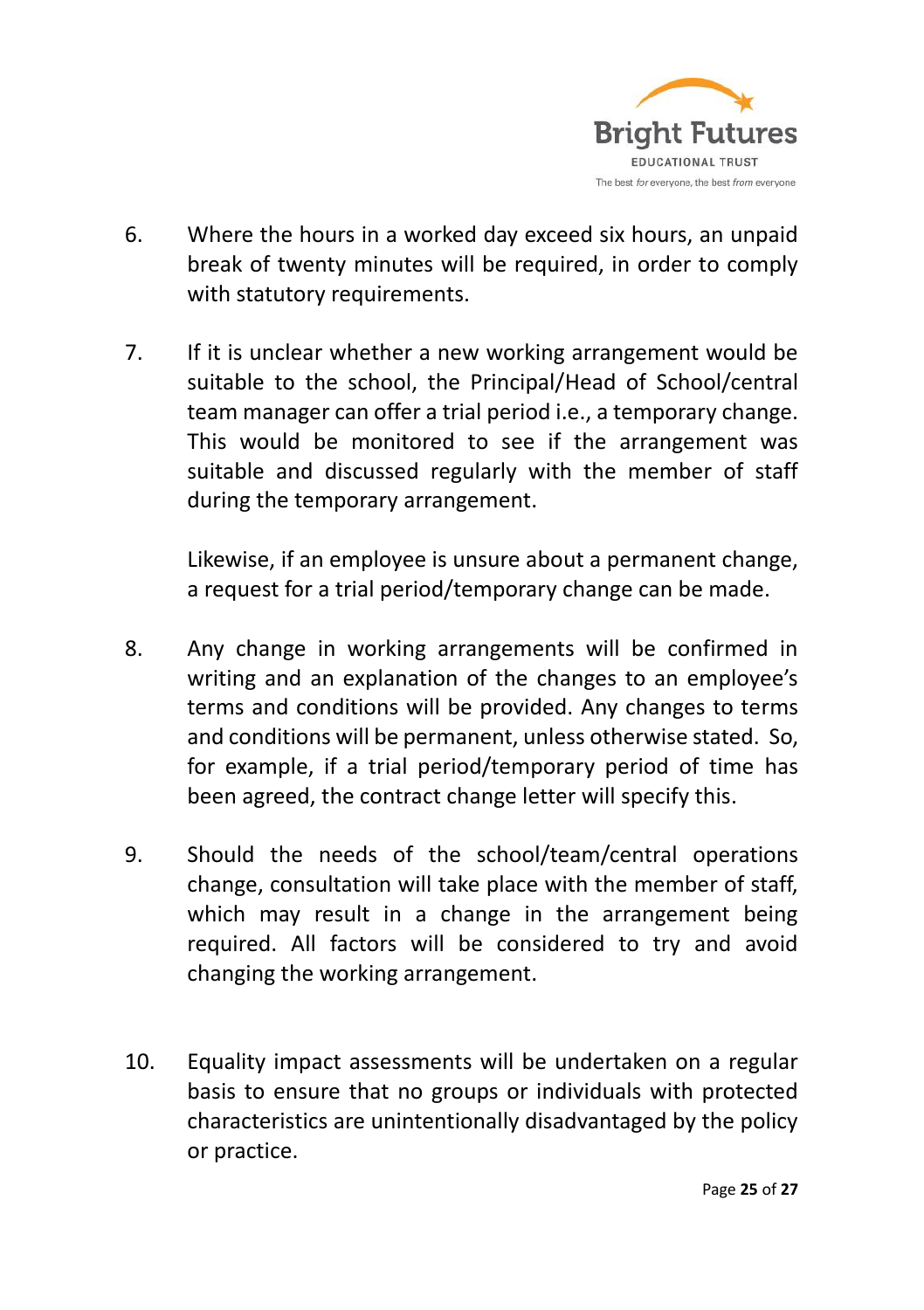

### **SECTION C APPLICATION PROCESS**

**Prospective job applicants should ask at interview or email the recruiting manager ahead of interview so that due consideration can be given**.

### **For Existing Staff**

- 1. Completing an application form is no longer required. Staff should email their Principal/Head of School/central operations team manager **with a copy to** [flexibleworking@bfet.uk,](mailto:flexibleworking@bfet.uk) so that applications can be monitored. The email content should include:
	- Exactly what is being requested.
	- There is only a need to say why it is being requested if it is a request for a career break/sabbatical. However, it would be helpful if staff could say why, particularly if it relates to childcare, religious or cultural reasons, or health, as this will enable the Principal/Head of School/central operations manager to consider the equality, diversity and inclusion aspects.
	- The desired start date.
	- The member of staff's view on the advantages and possible issues of agreeing to the change and ideas for solutions, where applicable. Whilst this view will not be the sole one, it will help the consideration of the request.
- 2. After having opportunity to consider the request, the Principal/Head of School/central operations team manager will call a meeting with the member of staff. The purpose of the meeting will always be to explore all options to try to accommodate the request.